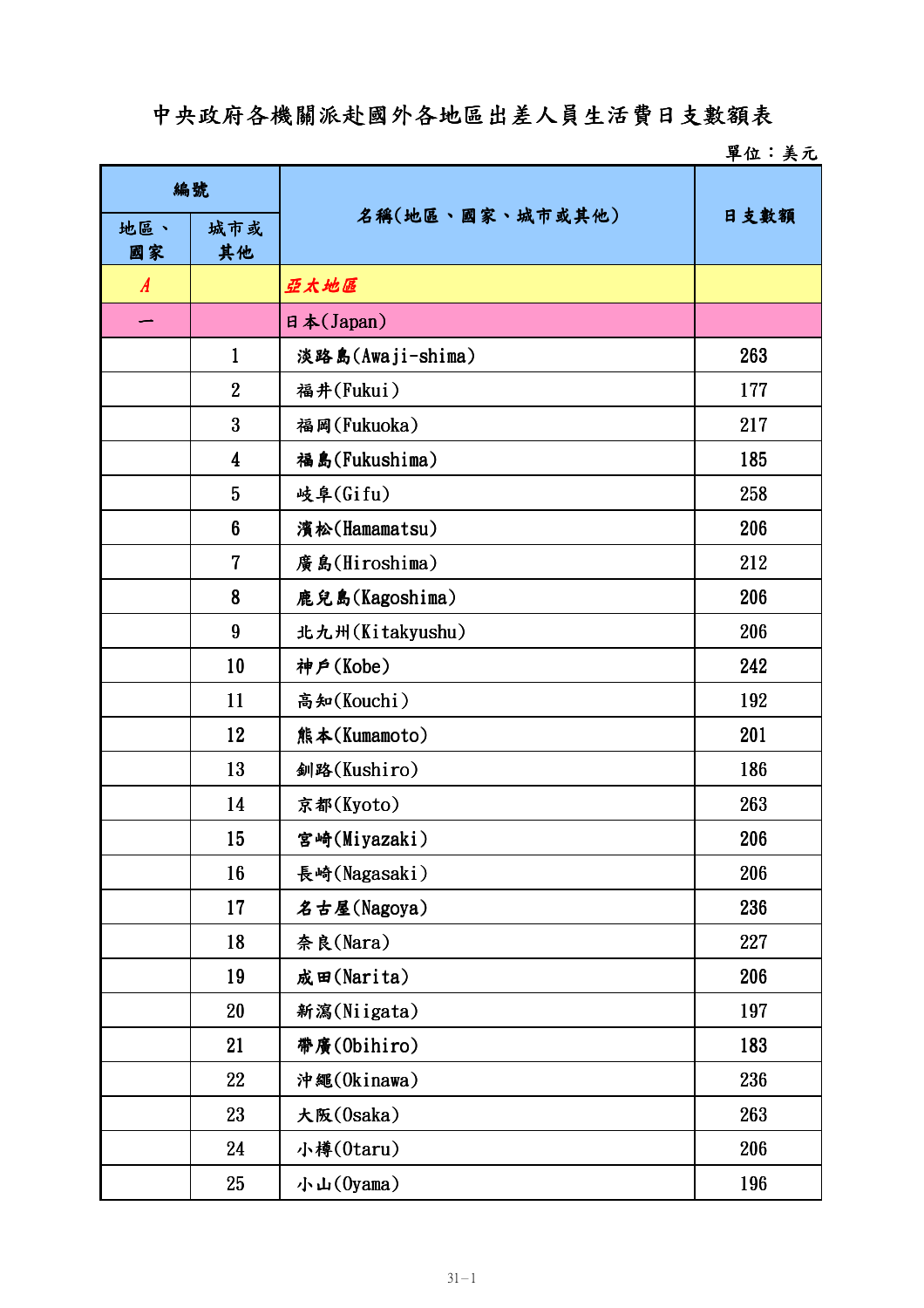| 編號        |           |                                  |      |
|-----------|-----------|----------------------------------|------|
| 地區、<br>國家 | 城市或<br>其他 | 名稱(地區、國家、城市或其他)                  | 日支數額 |
|           | 26        | 札幌(Sapporo)                      | 206  |
|           | 27        | 佐世保(Sasebo)                      | 179  |
|           | 28        | 滋賀(Shiga)                        | 226  |
|           | 29        | 德島(Tokusima)                     | 189  |
|           | 30        | 東京(Tokyo)                        | 283  |
|           | 31        | 和歌山(Wakayama)                    | 206  |
|           | 32        | 橫濱(Yokohama)                     | 236  |
|           | 33        | 其他(0ther)                        | 201  |
| ⋍         |           | 北韓(Korea, Dem. People's Rep. of) |      |
|           | 34        | 平壤(Pyongyang)                    | 202  |
|           | 35        | 其他(0ther)                        | 160  |
| Ξ         |           | 南韓(Korea)                        |      |
|           | 36        | 昌原(Changwon)                     | 190  |
|           | 37        | 濟州(Cheju)                        | 202  |
|           | 38        | 仁川(Incheon)                      | 202  |
|           | 39        | 清州(Chongju)                      | 130  |
|           | 40        | 光州(Kwangju)                      | 201  |
|           | 41        | 慶州(Kyongju)                      | 200  |
|           | 42        | 釜山(Pusan)                        | 220  |
|           | 43        | 首爾(Seoul)                        | 260  |
|           | 44        | 大邱(Taegu)                        | 195  |
|           | 45        | 大田(Daejon)                       | 196  |
|           | 46        | 蔚山(Ulsan)                        | 180  |
|           | 47        | 其他(0ther)                        | 130  |
| 四         |           | 蒙古(Mongolia)                     |      |
|           | 48        | 鳥蘭巴托(Ulaanbaatar)                | 188  |
|           | 49        | 其他(0ther)                        | 117  |
| 五         |           | 菲律賓(Philippines)                 |      |
|           | 50        | 宿霧(Cebu)                         | 182  |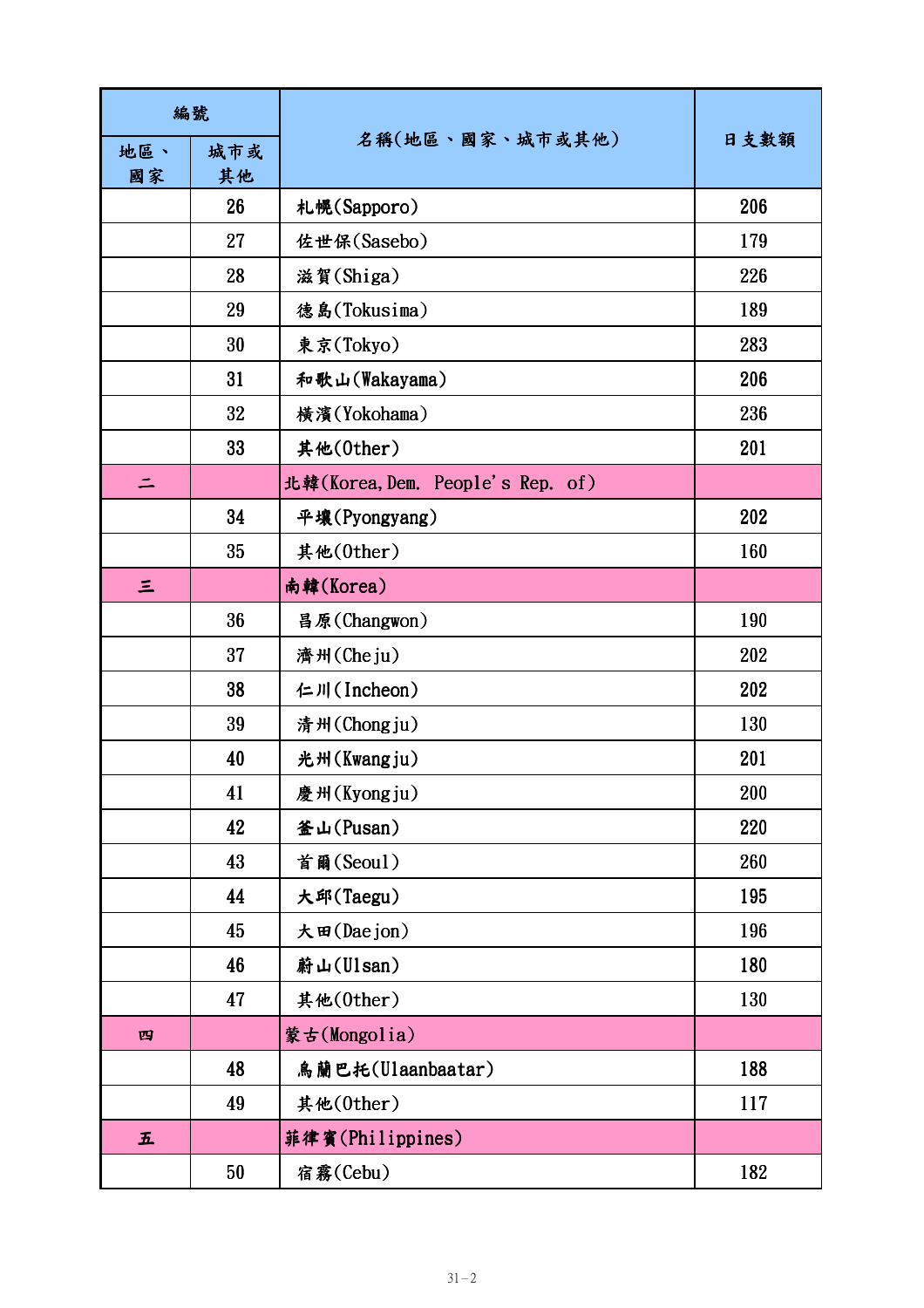| 編號          |           |                            |      |
|-------------|-----------|----------------------------|------|
| 地區、<br>國家   | 城市或<br>其他 | 名稱(地區、國家、城市或其他)            | 日支數額 |
|             | 51        | 納卯(Davao)                  | 152  |
|             | 52        | 馬尼拉(Manila)                | 215  |
|             | 53        | 其他(0ther)                  | 120  |
| 六           |           | 密克羅尼西亞(Micronesia)         |      |
|             | 54        | 恰克(Chuuk)                  | 163  |
|             | 55        | 波納佩(Pohnpei)               | 157  |
|             | 56        | 雅浦(Yap)                    | 163  |
|             | 57        | 其他(0ther)                  | 80   |
| セ           | 58        | 薩摩亞(Samoa)                 | 163  |
| 八           |           | 汶萊(Brunei)                 |      |
|             | 59        | 斯里百家灣(Bandar Seri Begawan) | 233  |
|             | 60        | 其他(0ther)                  | 123  |
| 九           |           | 泰國(Thailand)               |      |
|             | 61        | 曼谷(Bangkok)                | 198  |
|             | 62        | 清邁(Chiang mai)             | 138  |
|             | 63        | 華欣(Hua Hin)                | 138  |
|             | 64        | 芭達雅(Pattaya)               | 138  |
|             | 65        | 普吉(Phuket)                 | 150  |
|             | 66        | 沙美島(Samui Island)          | 138  |
|             | 67        | 其他(0ther)                  | 91   |
| $\mathbf +$ |           | 馬來西亞(Malaysia)             |      |
|             | 68        | 沙巴(Kota Kinabalu Sabah)    | 157  |
|             | 69        | 吉隆坡(Kuala Lumpur)          | 174  |
|             | 70        | 檳城(Penang)                 | 170  |
|             | 71        | 其他(0ther)                  | 123  |
| $+-$        | 72        | 新加坡(Singapore)             | 278  |
| $+ =$       |           | 印尼(Indonesia)              |      |
|             | 73        | 巴里島(Bali Island)           | 243  |
|             | 74        | 萬隆(Bandung)                | 167  |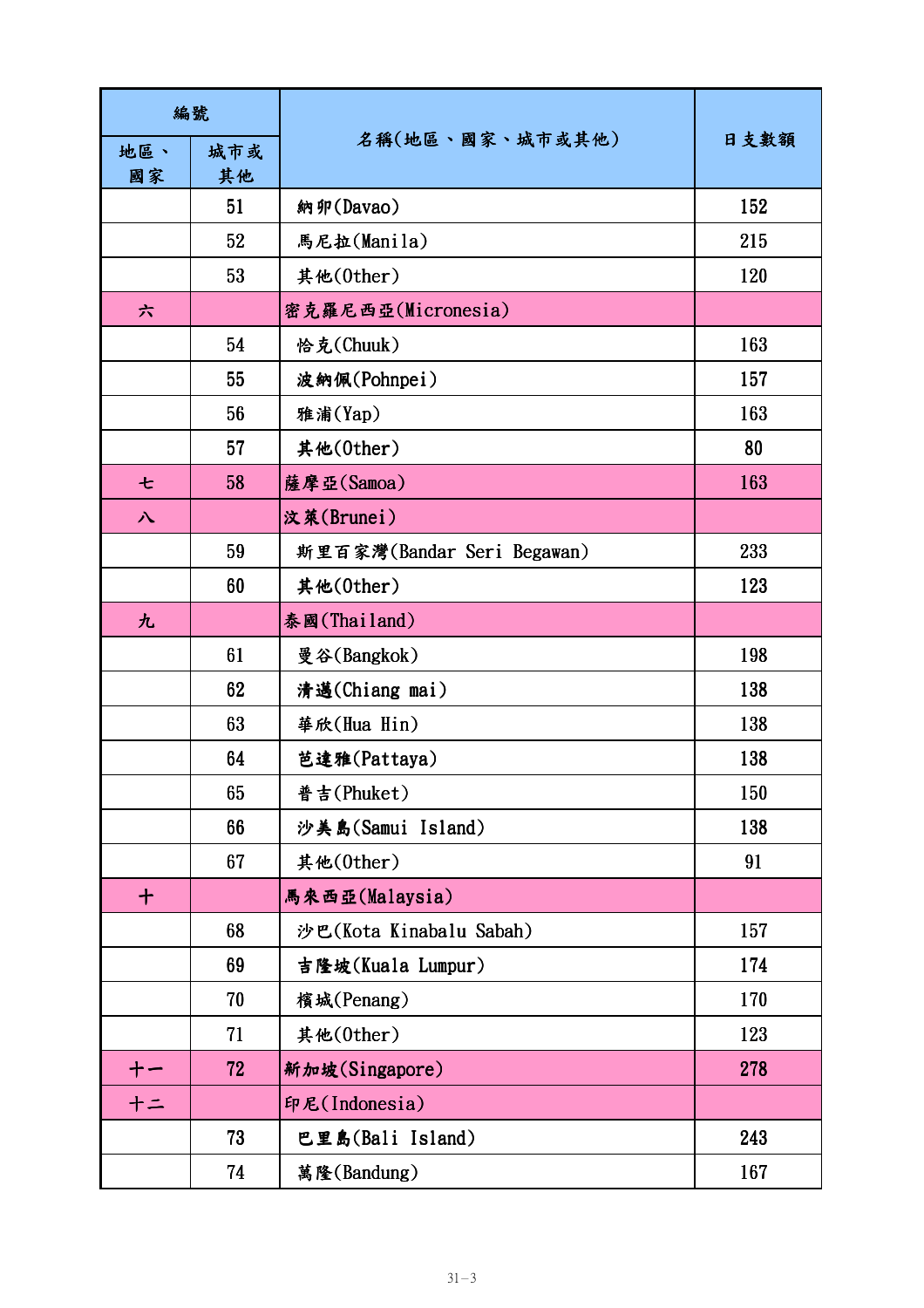| 編號        |           |                     |      |
|-----------|-----------|---------------------|------|
| 地區、<br>國家 | 城市或<br>其他 | 名稱(地區、國家、城市或其他)     | 日支數額 |
|           | 75        | 雅加達(Jakarta)        | 243  |
|           | 76        | 棉蘭(Medan)           | 140  |
|           | 77        | 泗水(Surabaya)        | 167  |
|           | 78        | 其他(0ther)           | 123  |
| 十三        |           | 緬甸(Burma)           |      |
|           | 79        | 仰光(Rangoon)         | 240  |
|           | 80        | 内比都(Naypyitaw)      | 180  |
|           | 81        | 曼德勒(Mandalay)       | 200  |
|           | 82        | 其他(0ther)           | 140  |
| 十四        |           | 印度(India)           |      |
|           | 83        | 亞格拉(Agra)           | 224  |
|           | 84        | 邦加羅爾(Bangalore)     | 272  |
|           | 85        | 加爾各答(Kolkata)       | 298  |
|           | 86        | 清奈(Chennai)         | 297  |
|           | 87        | 海得拉巴(Hyderabad)     | 259  |
|           | 88        | 孟買(Mumbai)          | 311  |
|           | 89        | 新德里(New Delhi)      | 289  |
|           | 90        | 浦内(Pune)            | 259  |
|           | 91        | 其他(0ther)           | 187  |
| 十五        |           | 斯里蘭卡(Sri Lanka)     |      |
|           | 92        | 可倫坡(Colombo)        | 146  |
|           | 93        | 哈巴蘭(Habarana)       | 120  |
|           | 94        | 其他(0ther)           | 110  |
| 十六        | 95        | 不丹(Bhutan)          |      |
|           |           | $(1.2.6.7.8.12)$ 月  | 240  |
|           |           | $(3.4.5.9.10.11)$ 月 | 290  |
| 十七        |           | 尼泊爾(Nepal)          |      |
|           | 96        | 加德滿都(Kathmandu)     | 240  |
|           | 97        | 波卡拉(Pokhara)        | 211  |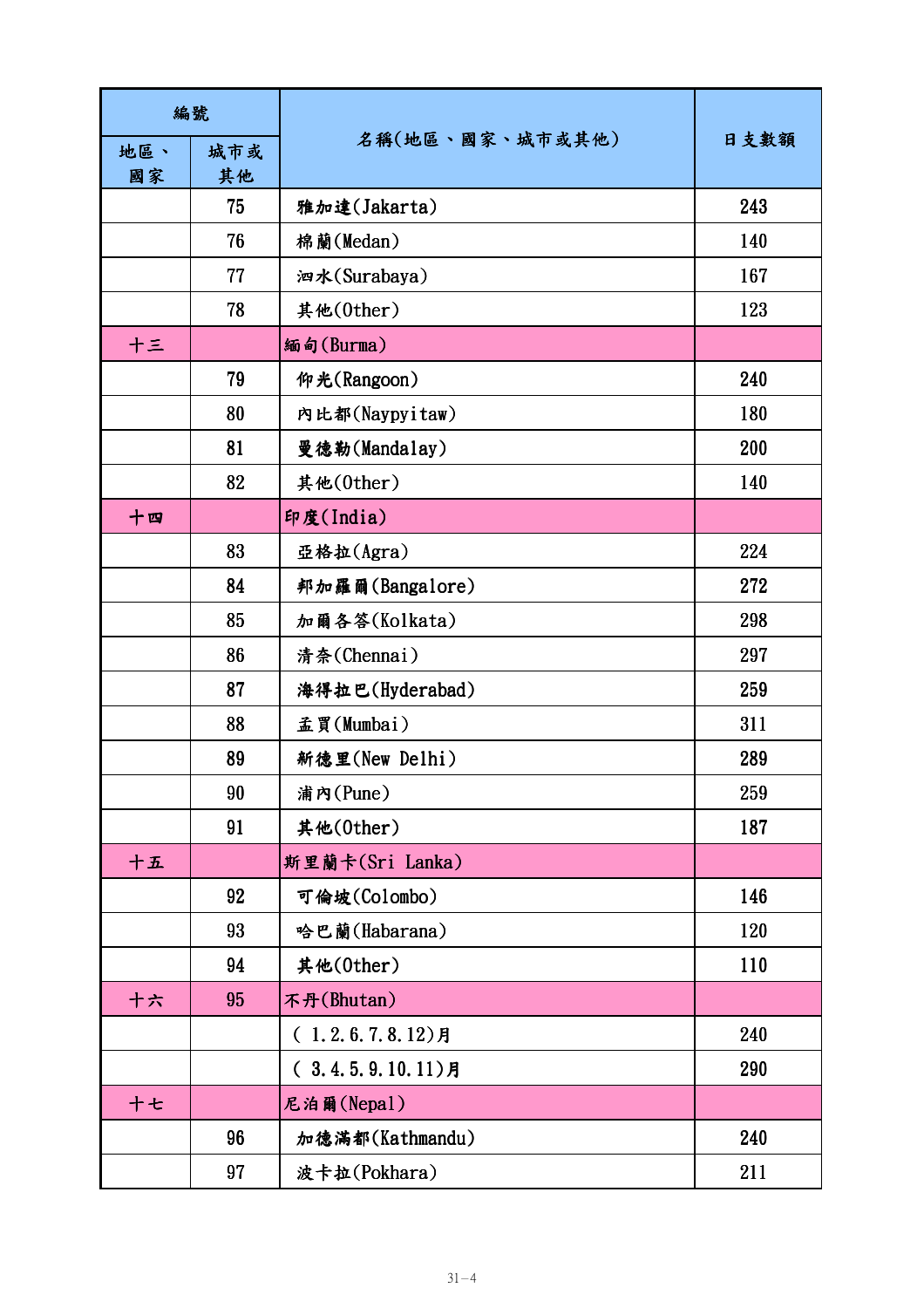| 編號        |           |                                 |      |
|-----------|-----------|---------------------------------|------|
| 地區、<br>國家 | 城市或<br>其他 | 名稱(地區、國家、城市或其他)                 | 日支數額 |
|           | 98        | 其他(0ther)                       | 118  |
| 十八        |           | 澳大利亞(Australia)                 |      |
|           | 99        | 阿德雷德(Adelaide)                  | 196  |
|           | 100       | 布里斯本(Brisbane)                  | 214  |
|           | 101       | 坎培拉(Canberra)                   | 205  |
|           | 102       | 達爾文港(Darwin Northern Territory) | 214  |
|           | 103       | 墨爾本(Melbourne)                  | 212  |
|           | 104       | 伯斯(Perth)                       | 223  |
|           | 105       | 雪梨(Sydney)                      | 250  |
|           | 106       | 其他(0ther)                       | 165  |
| 十九        |           | 紐西蘭(New Zealand)                |      |
|           | 107       | 奥克蘭(Auckland)                   | 195  |
|           | 108       | 基督城(Christchurch)               | 194  |
|           | 109       | 皇后鎮(Queenstown)                 | 190  |
|           | 110       | 威靈頓(Wellington)                 | 200  |
|           | 111       | 其他(0ther)                       | 155  |
| 二十        |           | 斐濟(Fiji)                        |      |
|           | 112       | 南地(Nadi)                        | 165  |
|           | 113       | 蘇瓦(Suva)                        | 172  |
|           | 114       | 其他(0ther)                       | 100  |
| $= + -$   | 115       | 東加王國(Tonga)                     | 162  |
| 二十二       | 116       | 諾魯(Nauru)                       | 162  |
| ニ十三       | 117       | 索羅門群島(Solomon Islands)          | 175  |
| 二十四       |           | 巴布亞紐幾內亞(Papua New Guinea)       |      |
|           | 118       | 摩士比港(Port Moresby)              | 355  |
|           | 119       | 其他(0ther)                       | 278  |
| 二十五       |           | 柬埔寨(Cambodia)                   |      |
|           | 120       | 金邊(Phnom Pwnh)                  | 186  |
|           | 121       | 暹粒(Siem Riep)                   | 116  |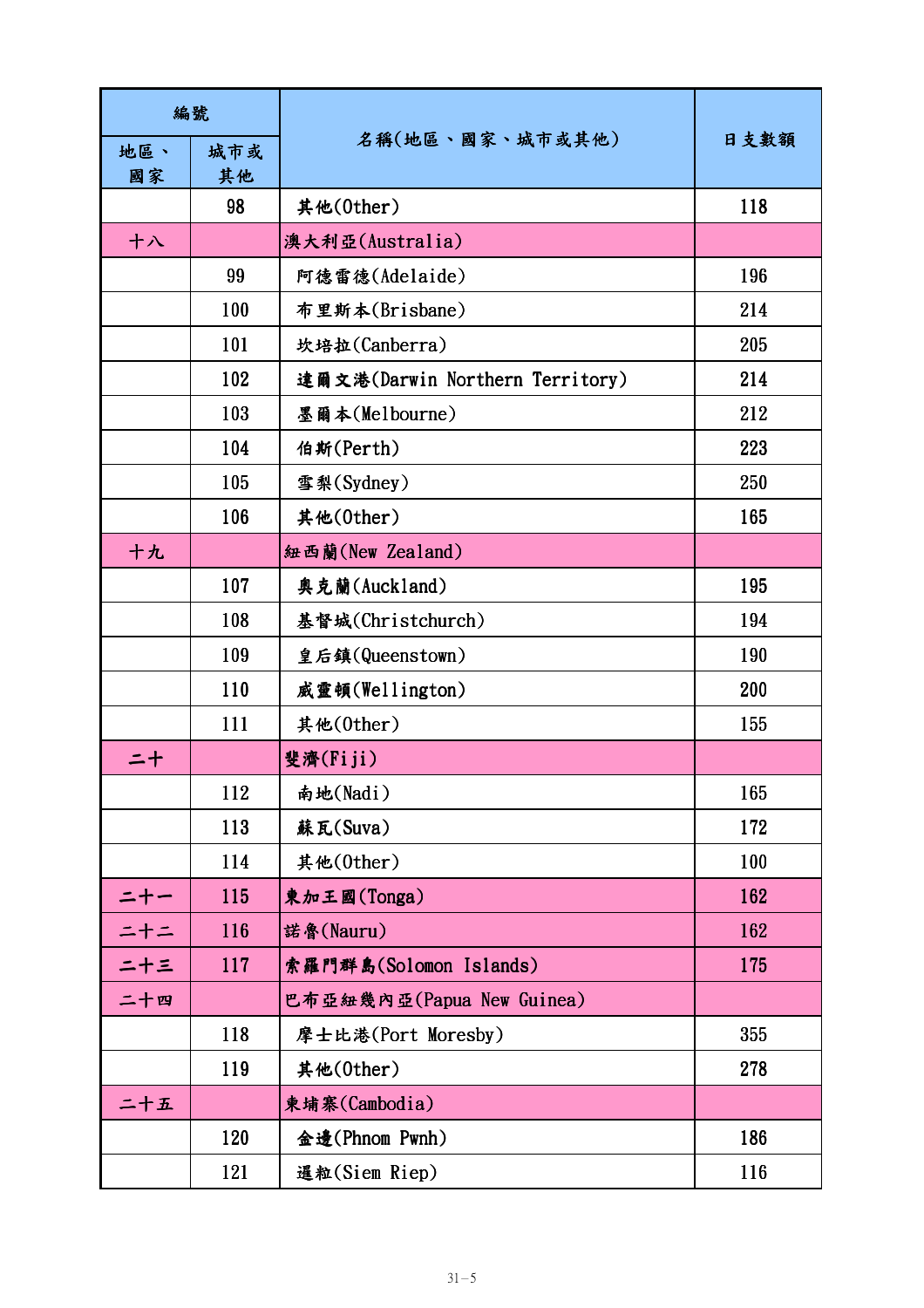| 編號  |     |                        |      |
|-----|-----|------------------------|------|
| 地區、 | 城市或 | 名稱(地區、國家、城市或其他)        | 日支數額 |
| 國家  | 其他  |                        |      |
|     | 122 | 其他(0ther)              | 80   |
| 二十六 |     | 阿富汗(Afghanistan)       |      |
|     | 123 | 喀布爾(Kabul)             | 184  |
|     | 124 | 其他(0ther)              | 87   |
| ニ十セ |     | 孟加拉(Bangladesh)        |      |
|     | 125 | 達卡(Dhaka)              | 157  |
|     | 126 | 其他(0ther)              | 110  |
| 二十八 |     | 庫克群島(Cook Islands)     |      |
|     | 127 | 拉羅東加(Rarotonga)        | 161  |
|     | 128 | 其他(0ther)              | 125  |
| 二十九 |     | 寮國(Laos)               |      |
|     | 129 | 永珍(Vientiane)          | 140  |
|     | 130 | 其他(0ther)              | 80   |
| 三十  |     | 馬爾地夫(Maldives)         |      |
|     | 131 | 馬爾地夫(Maldives)         | 180  |
| 三十一 | 132 | 托克勞群島(Tokelau Islands) | 80   |
| 三十二 |     | 吉里巴斯共和國(Kiribati)      |      |
|     | 133 | 聖誕島(Christmas Island)  | 110  |
|     | 134 | 塔拉瓦(Tarawa)            | 130  |
|     | 135 | 其他(0ther)              | 90   |
| 三十三 | 136 | 吐瓦魯(Tuvalu)            | 120  |
| 三十四 |     | 帛琉共和國(Palau Rep. of)   |      |
|     | 137 | 科羅(Koror)              | 255  |
|     | 138 | 其他(0ther)              | 233  |
| 三十五 |     | 越南(Vietnam)            |      |
|     | 139 | 芹苴(Can Tho)            | 140  |
|     | 140 | 大叻(Dalat)              | 120  |
|     | 141 | 蜆港(Danang)             | 120  |
|     | 142 | 河内(Hanoi)              | 164  |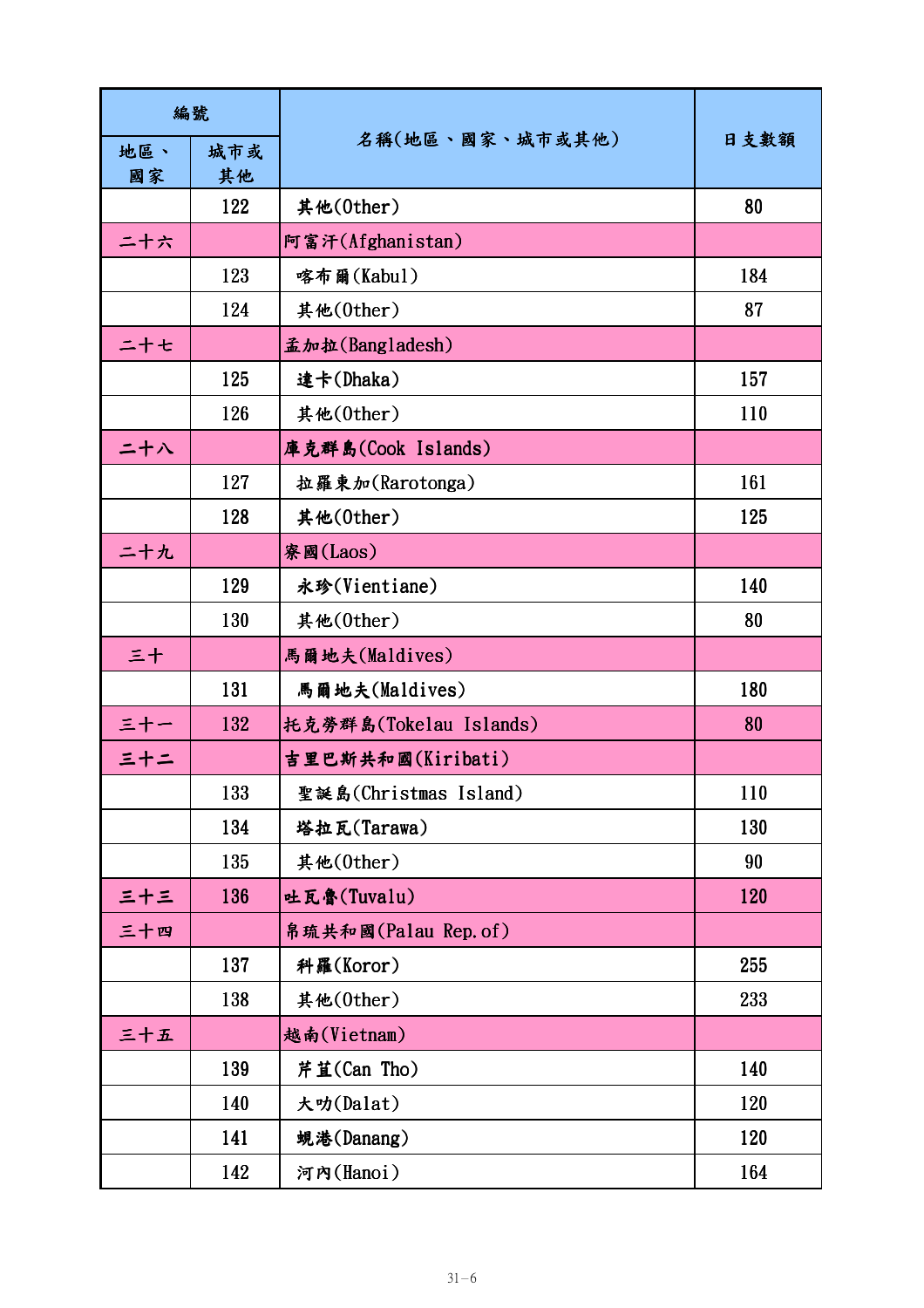| 編號               |           |                              |      |
|------------------|-----------|------------------------------|------|
| 地區、<br>國家        | 城市或<br>其他 | 名稱(地區、國家、城市或其他)              | 日支數額 |
|                  | 143       | 胡志明市(Ho Chi Minh City)       | 167  |
|                  | 144       | 海防市(HaiPhong)                | 130  |
|                  | 145       | 其他(0ther)                    | 100  |
| 三十六              | 146       | 法屬新喀里多尼亞島(New Caledonia Is.) | 180  |
| 三十七              |           | 馬紹爾群島(Marshall Islands)      |      |
|                  | 147       | 瓜加蓮環礁(Kwajalein Atoll)       | 113  |
|                  | 148       | 馬久羅環礁(Majuro Atoll)          | 170  |
|                  | 149       | 其他(0ther)                    | 83   |
| 三十八              |           | 萬那杜(Vanuatu)                 |      |
|                  | 150       | 維拉港(Port Vila)               | 180  |
|                  | 151       | 三多港(Santos)                  | 116  |
|                  | 152       | 唐納島(Tanna Is.)               | 100  |
|                  | 153       | 其他(0ther)                    | 80   |
| $\boldsymbol{B}$ |           | 亞西地區                         |      |
| 三十九              |           | 巴基斯坦(Pakistan)               |      |
|                  | 154       | 費沙拉巴德(Faisalabad)            | 183  |
|                  | 155       | 伊斯蘭馬巴德(Islamabad)            | 122  |
|                  | 156       | 喀拉蚩(Karachi)                 | 167  |
|                  | 157       | 拉合爾(Lahore)                  | 172  |
|                  | 158       | 圭塔(Quetta)                   | 189  |
|                  | 159       | 拉瓦爾品第(Rawalpindi)            | 183  |
|                  | 160       | 其他(0ther)                    | 89   |
| 四十               |           | 伊朗(Iran)                     |      |
|                  | 161       | 德黑蘭(Tehran)                  | 180  |
|                  | 162       | 其他(0ther)                    | 155  |
| 四十一              |           | 伊拉克(Iraq)                    |      |
|                  | 163       | 巴格達(Baghdad)                 | 250  |
|                  | 164       | 其他(0ther)                    | 220  |
| 四十二              |           | 約旦(Jordan)                   |      |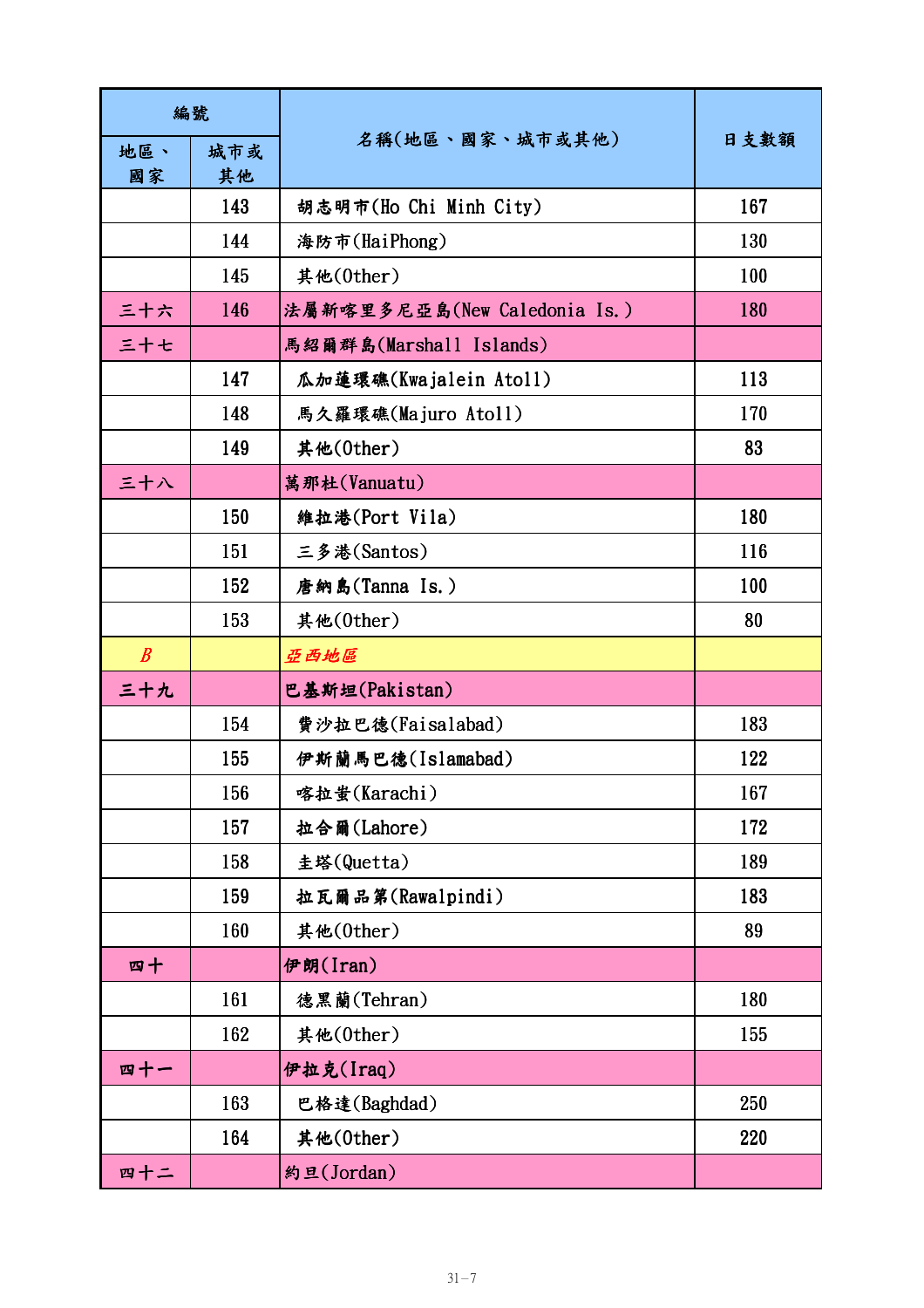| 編號        |           |                                |      |
|-----------|-----------|--------------------------------|------|
| 地區、<br>國家 | 城市或<br>其他 | 名稱(地區、國家、城市或其他)                | 日支數額 |
|           | 165       | 安曼(Amman)                      | 221  |
|           | 166       | 阿卡巴(Aqaba)                     | 200  |
|           | 167       | 其他(0ther)                      | 175  |
| 四十三       | 168       | 科威特(Kuwait)                    | 338  |
| 四十四       | 169       | 巴林(Bahrain)                    | 292  |
| 四十五       | 170       | 卡達(Qatar)                      | 290  |
| 四十六       |           | 阿拉伯聯合大公國(United Arab Emirates) |      |
|           | 171       | 阿布達比(Abu Dhabi)                | 290  |
|           | 172       | 杜拜(Dubai)                      | 260  |
|           | 173       | 其他(0ther)                      | 233  |
| 四十七       |           | 敘利亞(Syria)                     |      |
|           | 174       | 大馬士革(Damascus)                 | 265  |
|           | 175       | 其他(0ther)                      | 265  |
| 四十八       |           | 黎巴嫩(Lebanon)                   |      |
|           | 176       | 貝魯特(Beirut)                    | 197  |
|           | 177       | 其他(0ther)                      | 190  |
| 四十九       |           | 阿曼(0man)                       |      |
|           | 178       | 馬斯開特(Muscat)                   | 292  |
|           | 179       | 莎拉拉(Salalah)                   | 233  |
|           | 180       | 其他(0ther)                      | 160  |
| 五十        |           | 葉門(Yemen)                      |      |
|           | 181       | 亞丁(Aden)                       | 185  |
|           | 182       | 沙那(Sanaa)                      | 185  |
|           | 183       | 其他(0ther)                      | 141  |
| 五十一       |           | 沙烏地阿拉伯(Saudi Arabia)           |      |
|           | 184       | 吉達(Jeddah)                     | 230  |
|           | 185       | 利雅德(Riyadh)                    | 290  |
|           | 186       | 其他(0ther)                      | 200  |
| 五十二       | 187       | 耶路撒冷(Jerusalem)                | 279  |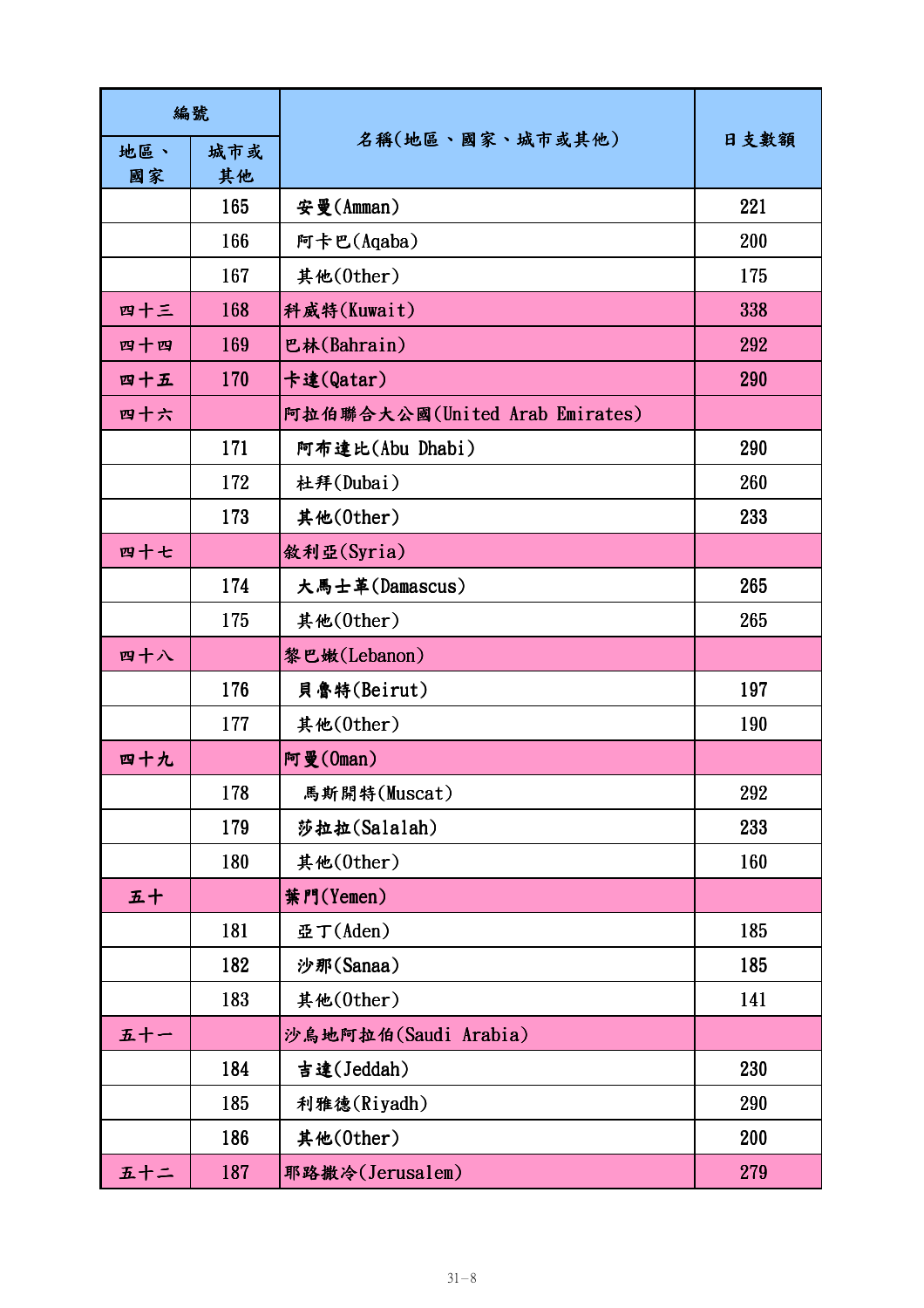| 編號        |           |                         |      |
|-----------|-----------|-------------------------|------|
| 地區、<br>國家 | 城市或<br>其他 | 名稱(地區、國家、城市或其他)         | 日支數額 |
| 五十三       |           | 以色列(Israel)             |      |
|           | 188       | 海法(Haifa)               | 224  |
|           | 189       | 台拉維夫(Tel Aviv)          | 301  |
|           | 190       | 其他(0ther)               | 200  |
| 五十四       |           | 土耳其(Turkey)             |      |
|           | 191       | 安卡拉(Ankara)             | 212  |
|           | 192       | 安達利亞(Antalya)           | 173  |
|           | 193       | 布沙(Bursa)               | 162  |
|           | 194       | 伊斯坦堡(Istanbul)          | 270  |
|           | 195       | 伊士參(Izmir-Cigli)        | 180  |
|           | 196       | 其他(0ther)               | 130  |
| 五十五       |           | 俄羅斯(Russia)             |      |
|           | 197       | 莫斯科(Moscow)             | 320  |
|           | 198       | 聖彼得堡(Saint. Petersburg) |      |
|           |           | $(11/01 - 04/30)$       | 260  |
|           |           | $(05/01 - 10/31)$       | 300  |
|           | 199       | 海参崴(Vladivostok)        | 260  |
|           | 200       | 其他(0ther)               | 190  |
| 五十六       |           | 亞塞拜然(Azerbai jan)       |      |
|           | 201       | 巴庫(Baku)                | 237  |
|           | 202       | 其他(0ther)               | 140  |
| 五十七       |           | 白俄羅斯(Belarus)           |      |
|           | 203       | 明斯克(Minsk)              | 249  |
|           | 204       | 其他(0ther)               | 178  |
| 五十八       |           | 亞美尼亞(Armenia)           |      |
|           | 205       | 葉里溫(Yerevan)            | 170  |
|           | 206       | 其他(0ther)               | 126  |
| 五十九       |           | 喬治亞(Georgia)            |      |
|           | 207       | 第比利斯(Tbilisi)           | 185  |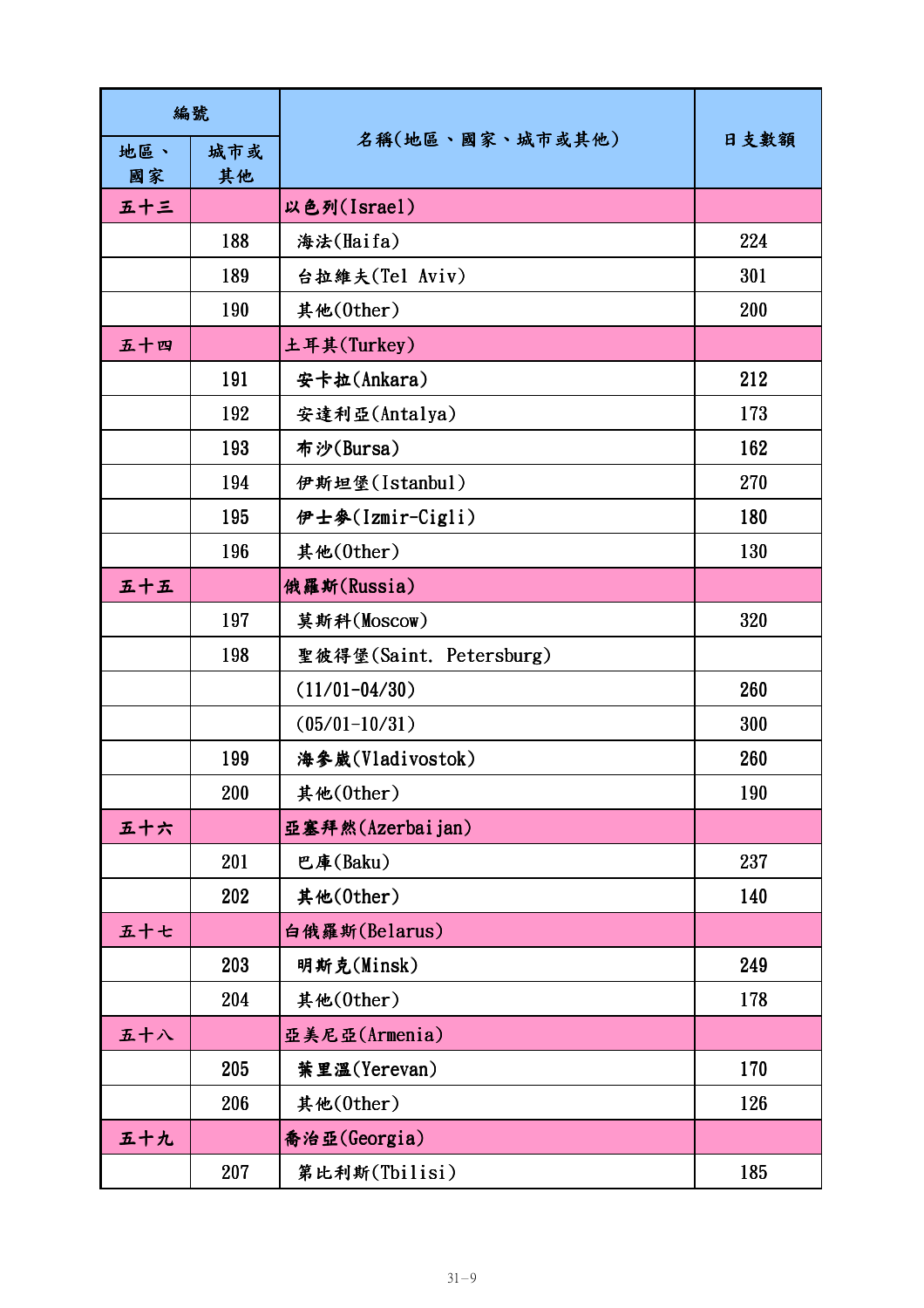| 編號                    |           |                          |      |
|-----------------------|-----------|--------------------------|------|
| 地區、<br>國家             | 城市或<br>其他 | 名稱(地區、國家、城市或其他)          | 日支數額 |
|                       | 208       | 其他(0ther)                | 122  |
| 六十                    | 209       | 吉爾吉斯(Kyrgyzstan)         | 185  |
| 六十一                   |           | 哈薩克(Kazakhstan)          |      |
|                       | 210       | 阿拉木圖(Almaty)             | 215  |
|                       | 211       | 阿斯坦納(Astana)             | 184  |
|                       | 212       | 其他(0ther)                | 123  |
| 六十二                   | 213       | 塔吉克(Tajikistan)          | 120  |
| 六十三                   | 214       | 土庫曼(Turkmenistan)        | 160  |
| 六十四                   |           | 鳥克蘭(Ukraine)             |      |
|                       | 215       | 基輔(Kiev)                 | 216  |
|                       | 216       | 其他(0ther)                | 140  |
| 六十五                   | 217       | 鳥茲別克(Uzbekistan)         | 210  |
| 六十六                   | 218       | 摩爾多瓦(Moldova)            | 185  |
| $\mathcal{C}_{0}^{0}$ |           | 歐洲地區                     |      |
| 六十七                   |           | 法國(France)               |      |
|                       | 219       | 艾克斯普羅旺斯(Aix-en-Provence) | 233  |
|                       | 220       | 坎城(Cannes)               | 260  |
|                       | 221       | 里昂(Lyon)                 | 260  |
|                       | 222       | 馬賽(Marseille)            | 260  |
|                       | 223       | 尼斯(Nice)                 | 260  |
|                       | 224       | 巴黎(Paris)                | 310  |
|                       | 225       | 斯特拉斯堡(Strasbourg)        | 260  |
|                       | 226       | 土魯斯(Toulouse)            | 200  |
|                       | 227       | 其他(0ther)                | 200  |
| 六十八                   |           | 德國(Germany)              |      |
|                       | 228       | 柏林(Berlin)               | 280  |
|                       | 229       | 波昂(Bonn)                 | 210  |
|                       | 230       | 科隆(Cologne)              | 258  |
|                       | 231       | 德勒斯登(Dresden)            | 233  |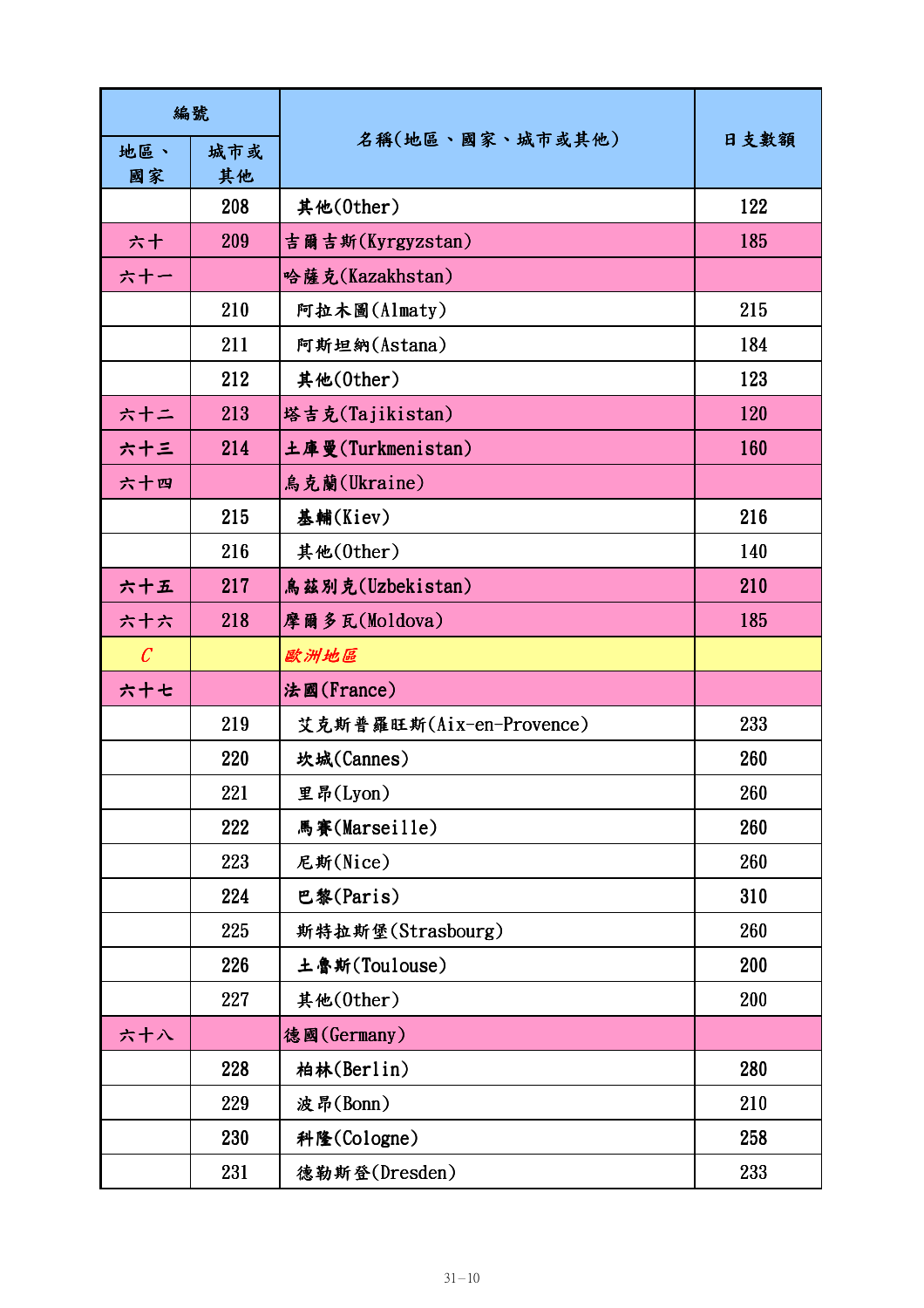| 編號        |           |                             |      |
|-----------|-----------|-----------------------------|------|
| 地區、<br>國家 | 城市或<br>其他 | 名稱(地區、國家、城市或其他)             | 日支數額 |
|           | 232       | 杜塞爾多夫(Dusseldorf)           | 245  |
|           | 233       | 法蘭克福(Frankfurt)             | 259  |
|           | 234       | 弗萊堡(Freiburgim Breisgau)    | 210  |
|           | 235       | 福吉沙芬(Friedrichshafen)       | 200  |
|           | 236       | 哥廷根(Gottingen)              | 200  |
|           | 237       | 漢堡(Hamburg)                 | 233  |
|           | 238       | 漢諾威(Hannover)               | 220  |
|           | 239       | 海德堡(Heidelberg)             | 233  |
|           | 240       | 蒙薛恩-格拉巴赫(Moenchen-Gladbach) | 185  |
|           | 241       | 慕尼黑(Munich)                 | 258  |
|           | 242       | 紐倫堡(Nürnberg)               | 200  |
|           | 243       | 奥芬巴哈(Offenbach)             | 190  |
|           | 244       | 史圖佳特(Stuttgart)             | 220  |
|           | 245       | 杜賓根(Tuebingen)              | 200  |
|           | 246       | 其他(0ther)                   | 180  |
| 六十九       |           | 荷蘭(Netherlands)             |      |
|           | 247       | 阿姆斯特丹(Amsterdam)            | 290  |
|           | 248       | 海牙(Hague, the)              | 240  |
|           | 249       | 恩荷芬(Eindhoven)              | 210  |
|           | 250       | 鹿特丹(Rotterdam)              | 210  |
|           | 251       | 其他(0ther)                   | 190  |
| 七十        |           | 比利時(Belgium)                |      |
|           | 252       | 安特衛普(Antwerp)               | 233  |
|           | 253       | 布魯日(Brugge)                 | 233  |
|           | 254       | 布魯塞爾(Brussels)              | 290  |
|           | 255       | 蒙斯(Mons)                    | 210  |
|           | 256       | 薩文坦(Zaventem)               | 210  |
|           | 257       | 其他(0ther)                   | 190  |
| セ十ー       | 258       | 盧森堡(Luxembourg)             | 270  |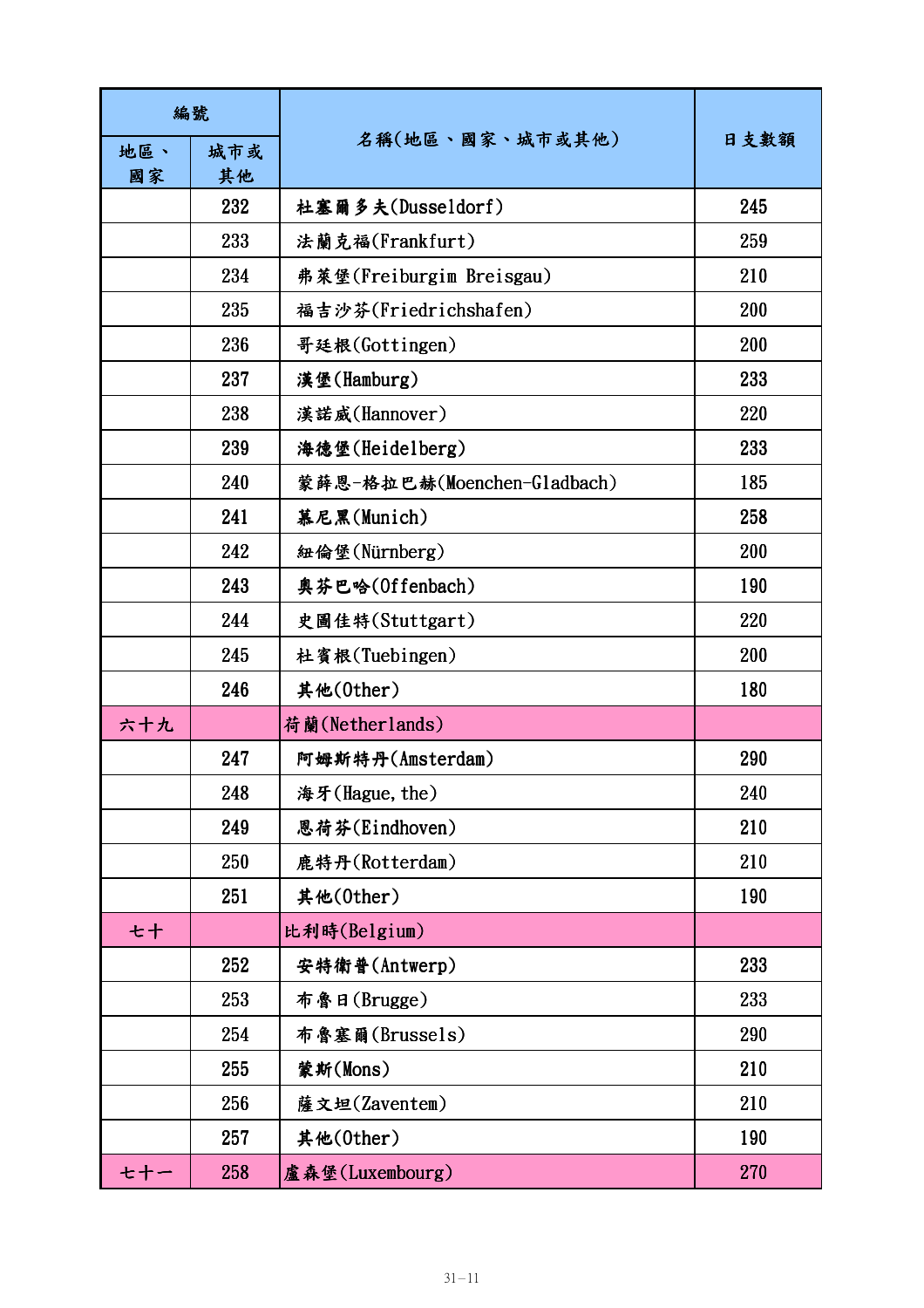| 編號        |           |                                                       |      |
|-----------|-----------|-------------------------------------------------------|------|
| 地區、<br>國家 | 城市或<br>其他 | 名稱(地區、國家、城市或其他)                                       | 日支數額 |
| セ十ニ       |           | 瑞士(Switzerland)                                       |      |
|           | 259       | 巴塞爾(Basel)                                            | 233  |
|           | 260       | 伯恩(Bern)                                              | 255  |
|           | 261       | 達弗斯(Davos)                                            |      |
|           |           | $(3/10-12/20)$                                        | 233  |
|           |           | $(12/21 - 3/09)$                                      | 292  |
|           | 262       | 日内瓦(Geneva)                                           | 318  |
|           | 263       | 蘇黎世(Zurich)                                           | 302  |
|           | 264       | 其他(0ther)                                             | 185  |
| 七十三       |           | 馬其頓共和國(Macedonia, The Former Yugoslav<br>Republic of) |      |
|           | 265       | 史可普利(Skopje)                                          | 191  |
|           | 266       | 其他(0ther)                                             | 165  |
| 七十四       |           | 塞爾維亞(Serbia)                                          |      |
|           | 267       | 貝爾格勒(Belgrade)                                        | 233  |
|           | 268       | 其他(0ther)                                             | 114  |
| 七十五       |           | 蒙特內哥羅(Montenegro)                                     |      |
|           | 269       | 波多里察(Podgorica)                                       | 213  |
|           | 270       | 其他(0ther)                                             | 106  |
| 七十六       |           | 科索沃(kosovo)                                           |      |
|           | 271       | 普利斯提納(Pristina)                                       | 199  |
|           | 272       | 其他(0ther)                                             | 102  |
| セ十セ       | 273       | 列支敦斯登(Liechtenstein)                                  | 155  |
| 七十八       |           | 奥地利(Austria)                                          |      |
|           | 274       | 格拉茲(Graz)                                             | 205  |
|           | 275       | 茵斯布魯克(Innsbruck)                                      | 190  |
|           | 276       | 林茲(Linz)                                              | 185  |
|           | 277       | 薩爾斯堡(Salzburg)                                        | 200  |
|           | 278       | 維也納(Vienna)                                           | 250  |
|           | 279       | 其他(0ther)                                             | 180  |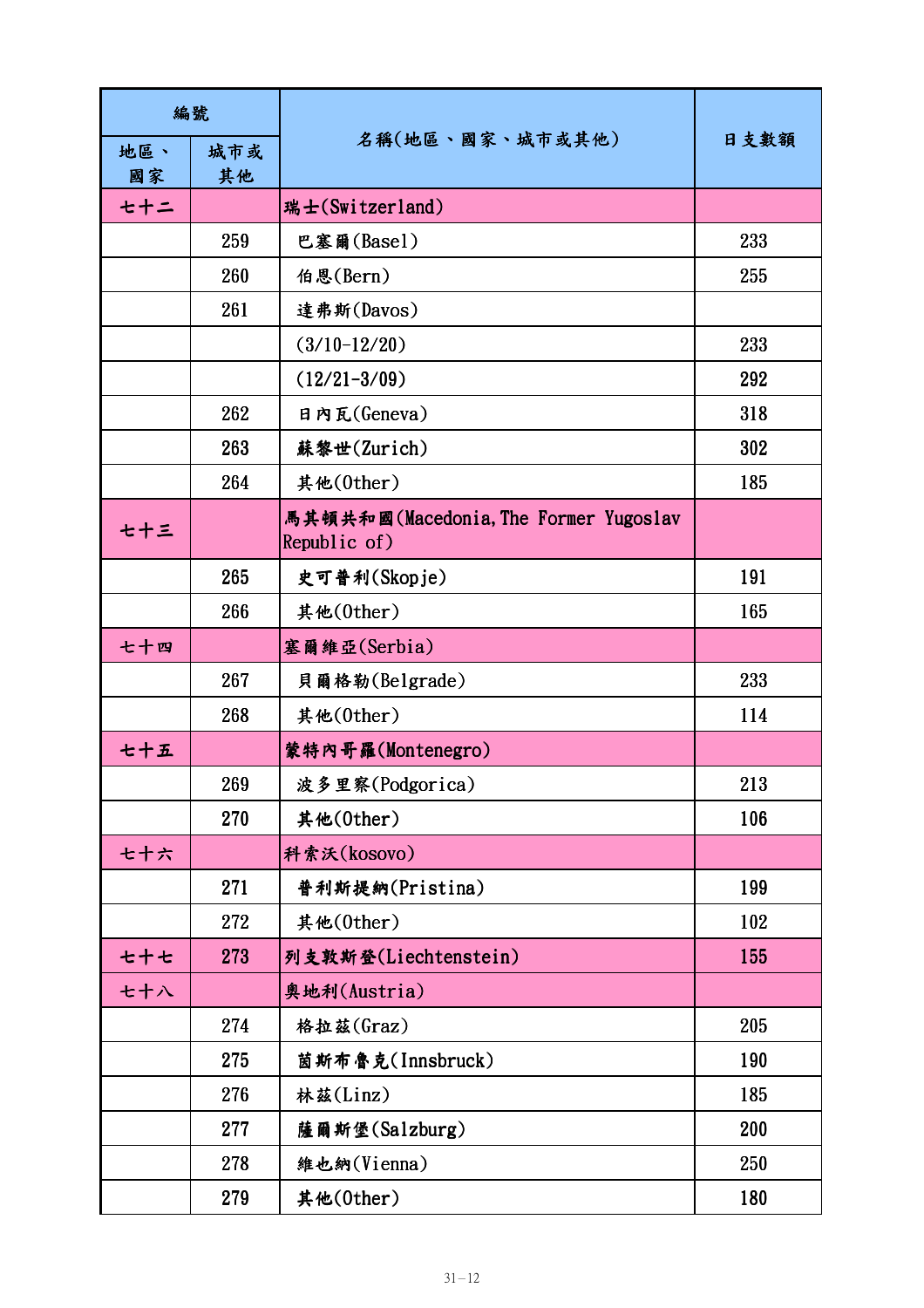| 編號        |           |                                 |      |
|-----------|-----------|---------------------------------|------|
| 地區、<br>國家 | 城市或<br>其他 | 名稱(地區、國家、城市或其他)                 | 日支數額 |
| 七十九       | 280       | 安道爾拉(Andorra)                   | 187  |
| 八十        | 281       | 摩納哥(Monaco)                     |      |
|           |           | $(11/1 - 3/31)$                 | 244  |
|           |           | $(04/1 - 10/31)$                | 288  |
| 入十一       |           | 丹參(Denmark)                     |      |
|           | 282       | 阿爾堡(Aalborg)                    | 200  |
|           | 283       | 哥本哈根(Copenhagen)                | 280  |
|           | 284       | 其他(0ther)                       | 180  |
| ハ十ニ       | 285       | 格陵蘭(Greenland)                  | 233  |
| 八十三       |           | 冰島(Iceland)                     |      |
|           | 286       | 凱夫拉維克-格林達維克(Keflavik-Grindavik) | 205  |
|           | 287       | 雷克雅未克(Reykjavik)                | 266  |
|           | 288       | 其他(0ther)                       | 193  |
| 八十四       |           | 挪威(Norway)                      |      |
|           | 289       | 奥斯陸(0slo)                       | 295  |
|           | 290       | 史達溫格港(Stavanger)                | 260  |
|           | 291       | 其他(0ther)                       | 250  |
| 八十五       |           | 瑞典(Sweden)                      |      |
|           | 292       | 斯德哥爾摩(Stockholm)                | 253  |
|           | 293       | 其他(0ther)                       | 180  |
| 八十六       |           | 芬蘭(Finland)                     |      |
|           | 294       | 赫爾辛基(Helsinki)                  | 260  |
|           | 295       | 其他(0ther)                       | 190  |
| 八十七       |           | 英國(United Kingdom)              |      |
|           | 296       | 亞伯丁(Aberdeen)                   | 233  |
|           | 297       | 伯爾法斯特(Belfast)                  | 286  |
|           | 298       | 伯明翰(Birmingham)                 | 292  |
|           | 299       | 劍橋(Cambridge)                   | 250  |
|           | 300       | 卡的夫,威爾士(Cardiff, Wales)         | 233  |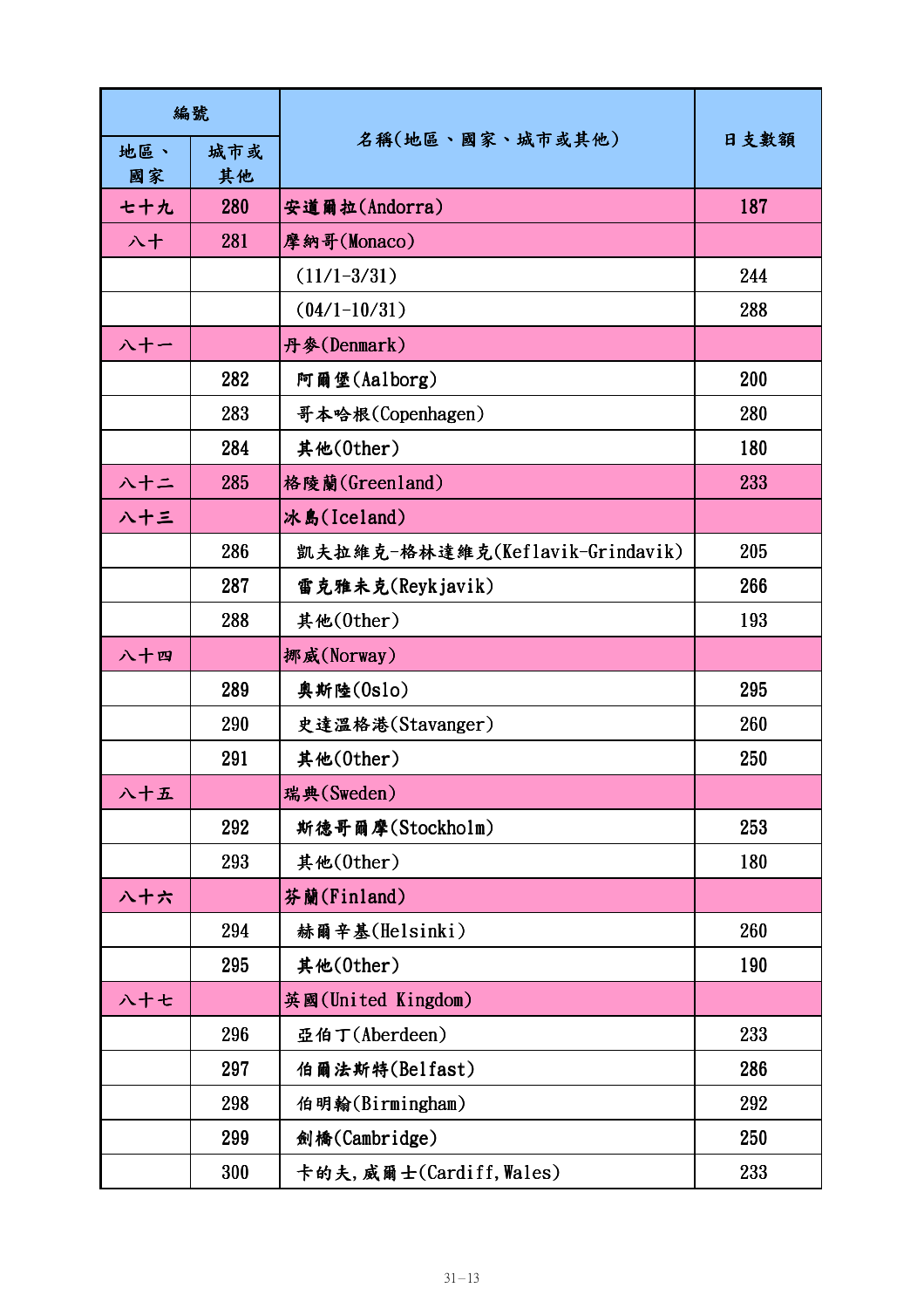| 編號        |           |                      |      |
|-----------|-----------|----------------------|------|
| 地區、<br>國家 | 城市或<br>其他 | 名稱(地區、國家、城市或其他)      | 日支數額 |
|           | 301       | 愛丁堡(Edinburgh)       | 318  |
|           | 302       | 蓋威克郡(Gatwick)        | 233  |
|           | 303       | 格洛哥(Glasgow)         | 224  |
|           | 304       | 利物浦(Liverpool)       | 233  |
|           | 305       | 倫敦(London)           | 338  |
|           | 306       | 曼徹斯特(Manchester)     | 285  |
|           | 307       | 牛津(0xford)           | 270  |
|           | 308       | 里丁(Reading)          | 308  |
|           | 309       | 其他(0ther)            | 220  |
| 入十八       |           | 愛爾蘭(Ireland)         |      |
|           | 310       | 都伯林(Dublin)          | 238  |
|           | 311       | 其他(0ther)            | 170  |
| 八十九       |           | 西班牙(Spain)           |      |
|           | 312       | 巴塞隆納(Barcelona)      | 250  |
|           | 313       | 畢爾包(Bilbao)          | 233  |
|           | 314       | 馬德里(Madrid)          | 240  |
|           | 315       | 聖塞巴斯坦(San Sebastian) | 233  |
|           | 316       | 瓦倫西亞(Valencia)       | 217  |
|           | 317       | 其他(0ther)            | 180  |
| 九十        |           | 葡萄牙(Portugal)        |      |
|           | 318       | 卡斯凱斯(Cascais)        |      |
|           |           | $(11/01 - 03/31)$    | 150  |
|           |           | $(04/01 - 10/31)$    | 185  |
|           | 319       | 艾斯托利爾(Estoril)       |      |
|           |           | $(11/01 - 03/31)$    | 150  |
|           |           | $(04/01 - 10/31)$    | 185  |
|           | 320       | 里斯本(Lisbon)          | 210  |
|           | 321       | 歐利亞斯(Oeiras)         |      |
|           |           | $(11/01 - 03/31)$    | 150  |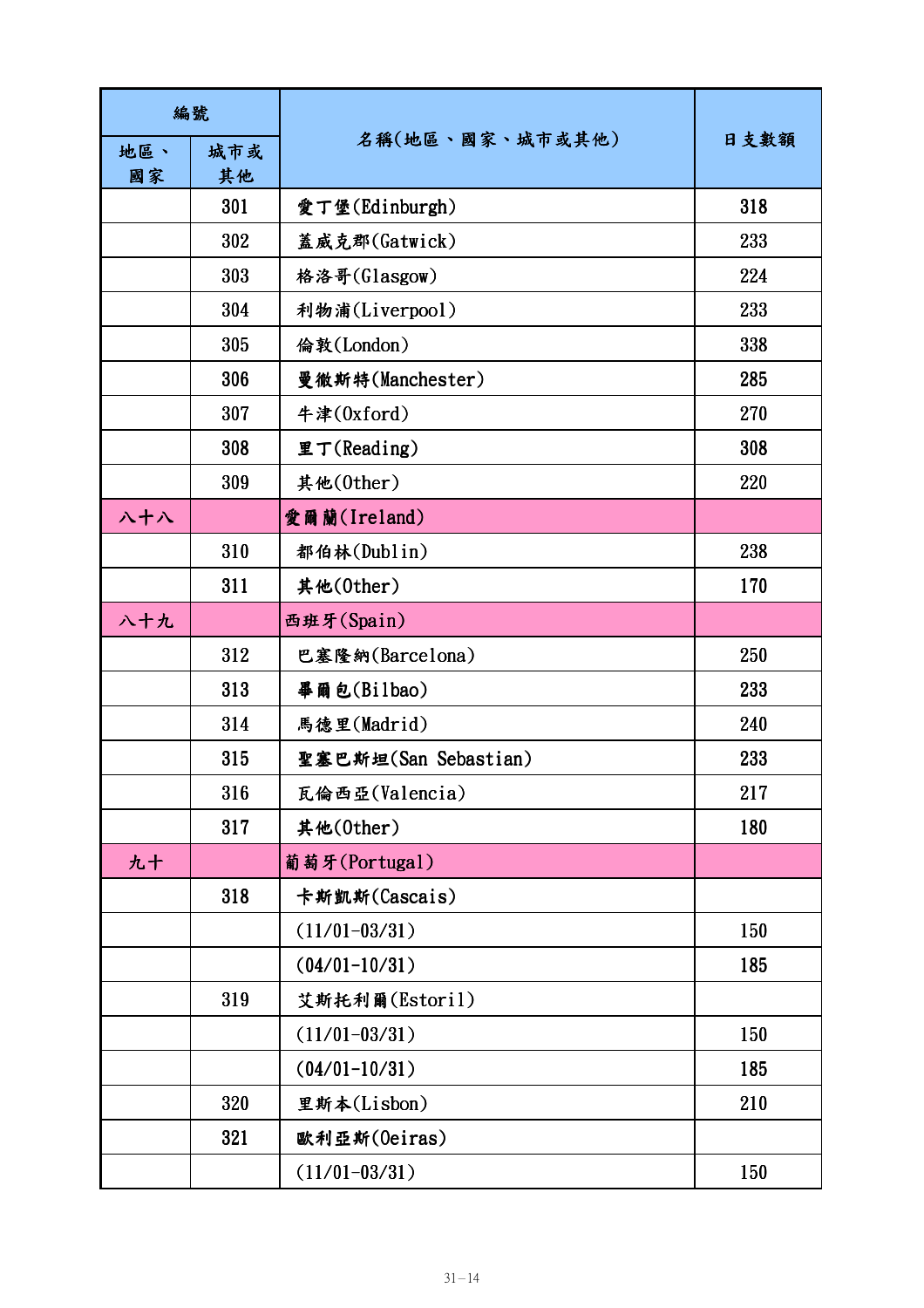| 編號        |           |                     |      |
|-----------|-----------|---------------------|------|
| 地區、<br>國家 | 城市或<br>其他 | 名稱(地區、國家、城市或其他)     | 日支數額 |
|           |           | $(04/01 - 10/31)$   | 185  |
|           | 322       | 奥波多(Oporto)         | 195  |
|           | 323       | 其他(0ther)           | 150  |
| 九十一       | 324       | 直布羅陀(Gibraltar)     | 161  |
| 九十二       | 325       | 聖馬利諾(San Marino)    | 164  |
| 九十三       |           | 義大利(Italy)          |      |
|           | 326       | 佛羅倫斯(Florence)      | 284  |
|           | 327       | 米蘭(Milan)           |      |
|           |           | $(04/01 - 08/31)$   | 233  |
|           |           | $(09/01 - 03/31)$   | 303  |
|           | 328       | 那不勒斯(Naples)        | 200  |
|           | 329       | 巴勒摩(Palermo)        | 200  |
|           | 330       | 羅馬(Rome)            | 298  |
|           | 331       | 杜林(Turin)           | 196  |
|           | 332       | 威尼斯(Venice)         | 308  |
|           | 333       | 其他(0ther)           | 173  |
| 九十四       | 334       | 馬爾他(Malta)          | 169  |
| 九十五       |           | 希臘(Greece)          |      |
|           | 335       | 雅典(Athens)          | 205  |
|           | 336       | 塞薩羅尼基(Thessaloniki) | 185  |
|           | 337       | 其他(0ther)           | 174  |
| 九十六       |           | 愛沙尼亞(Estonia)       |      |
|           | 338       | 塔林(Tallinn)         | 200  |
|           | 339       | 其他(0ther)           | 160  |
| 九十七       |           | 拉脱维亞(Latvia)        |      |
|           | 340       | 里加(Riga)            | 219  |
|           | 341       | 其他(0ther)           | 180  |
| 九十八       |           | 立陶宛(Lithuania)      |      |
|           | 342       | 維爾紐斯(Vilnius)       | 185  |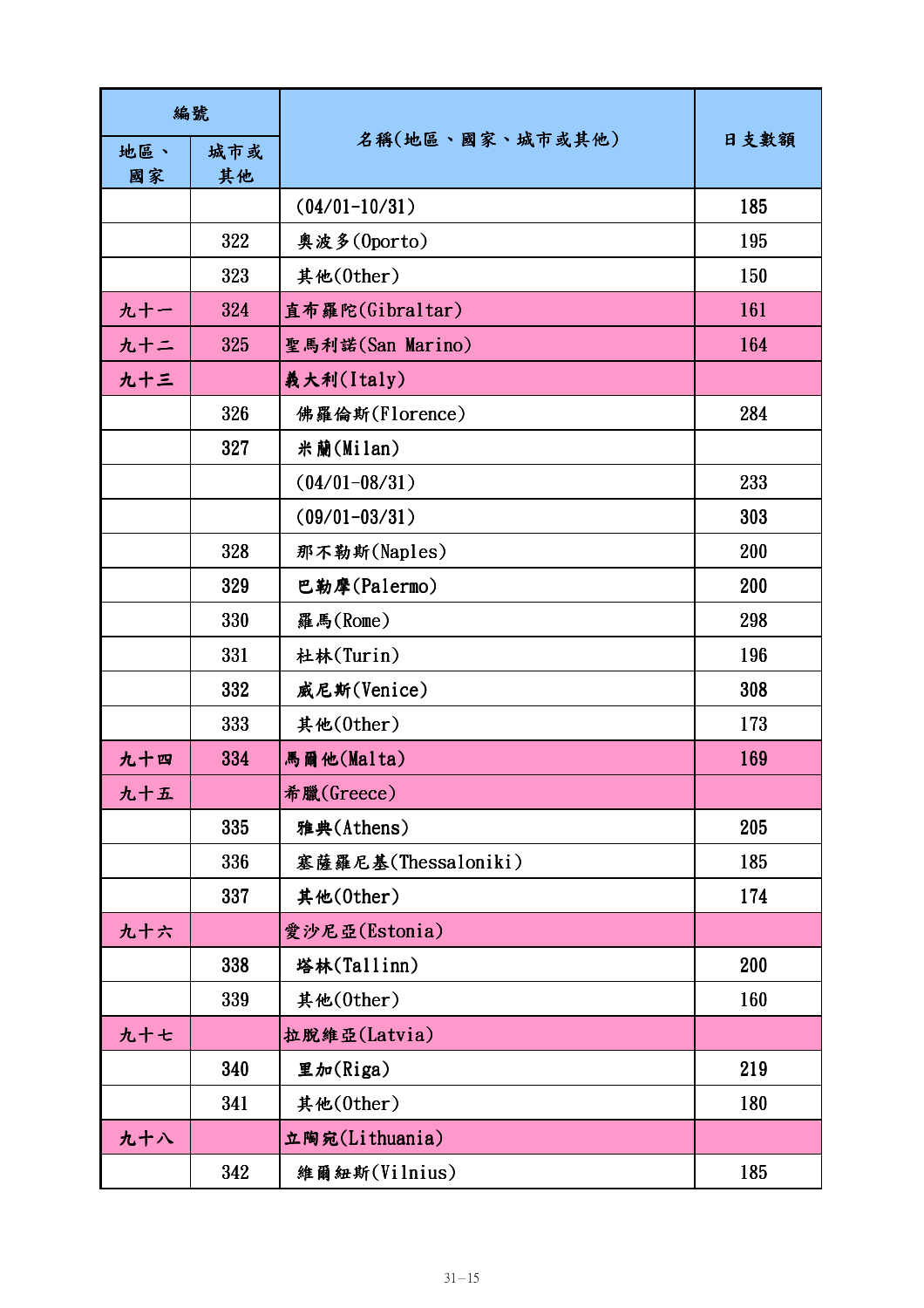| 編號         |           |                    |      |
|------------|-----------|--------------------|------|
| 地區、<br>國家  | 城市或<br>其他 | 名稱(地區、國家、城市或其他)    | 日支數額 |
|            | 343       | 其他(0ther)          | 165  |
| 九十九        |           | 波蘭(Poland)         |      |
|            | 344       | 克拉科(Krakow)        | 217  |
|            | 345       | 波茲蘭(Poznan)        | 185  |
|            | 346       | 華沙(Warsaw)         | 240  |
|            | 347       | 其他(0ther)          | 175  |
| $-00$      |           | 捷克(Czech Republic) |      |
|            | 348       | 布拉格(Prauge)        | 260  |
|            | 349       | 布爾諾(Brno)          | 199  |
|            | 350       | 其他(0ther)          | 126  |
| $-0-$      |           | 斯洛伐克(Slovakia)     |      |
|            | 351       | 布拉提斯拉瓦(Bratislava) | 210  |
|            | 352       | 其他(0ther)          | 170  |
| $-0=$      |           | 羅馬尼亞(Romania)      |      |
|            | 353       | 布加勒斯特(Bucharest)   | 280  |
|            | 354       | 其他(0ther)          | 127  |
| $-0\equiv$ |           | 保加利亞(Bulgaria)     |      |
|            | 355       | 普羅夫迪夫(Plovdiv)     | 135  |
|            | 356       | 索菲亞(Sofia)         | 240  |
|            | 357       | 其他(0ther)          | 127  |
| 一0四        |           | 匈牙利(Hungary)       |      |
|            | 358       | 布達佩斯(Budapest)     | 234  |
|            | 359       | 德不勒森 (Debrecen)    | 180  |
|            | 360       | 其他(0ther)          | 133  |
| $-0$ 五     | 361       | 教廷(Holy See, The)  | 272  |
| 一0六        |           | 克羅埃西亞(Croatia)     |      |
|            | 362       | 札格雷布(Zagreb)       | 200  |
|            | 363       | 其他(0ther)          | 156  |
| 一0七        |           | 塞浦路斯(Cyprus)       |      |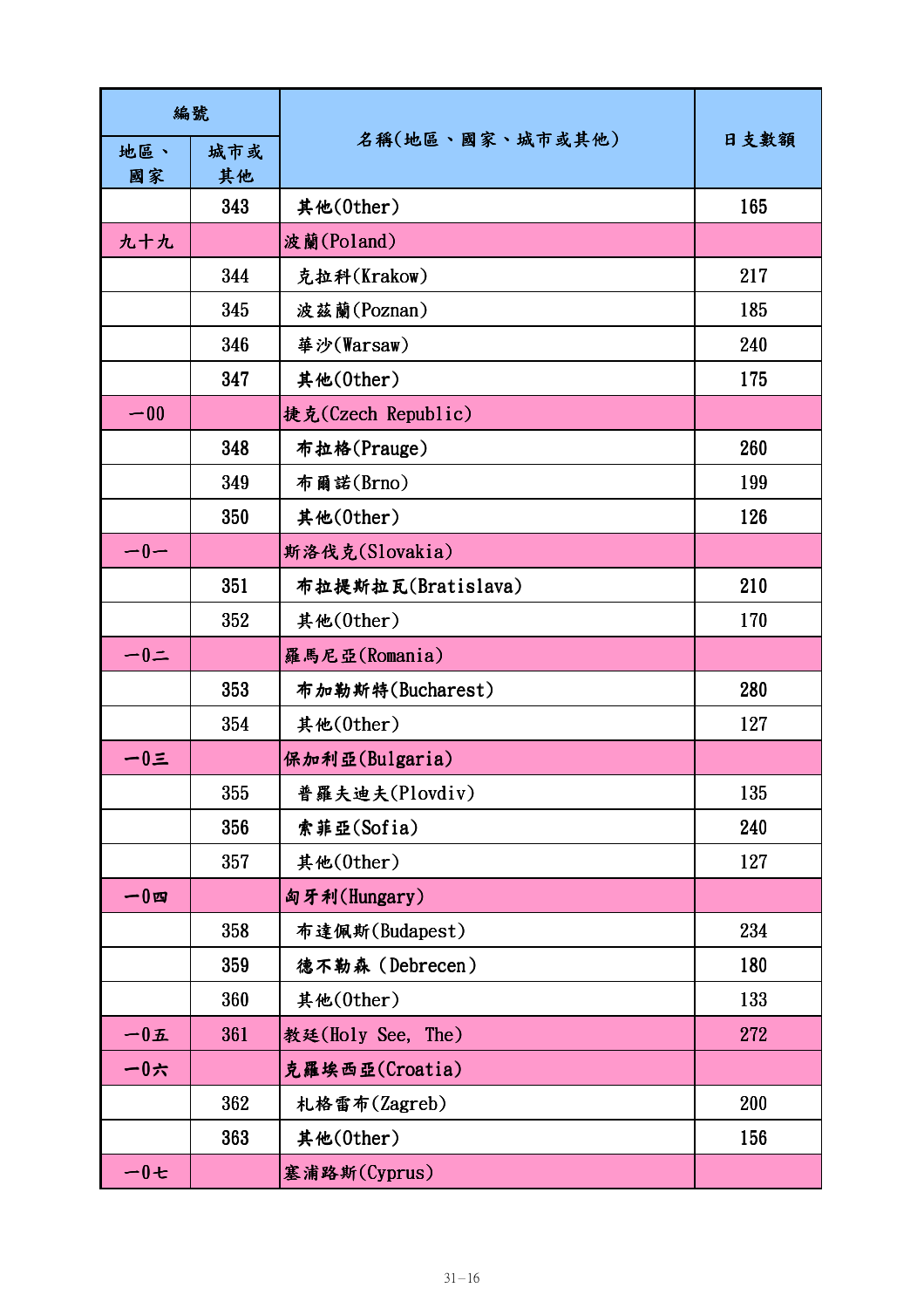| 編號               |           |                               |      |
|------------------|-----------|-------------------------------|------|
| 地區、<br>國家        | 城市或<br>其他 | 名稱(地區、國家、城市或其他)               | 日支數額 |
|                  | 364       | 尼古西亞(Nicosia)                 | 250  |
|                  | 365       | 其他(0ther)                     | 122  |
| $-01$            |           | 斯洛維尼亞(Slovenia)               |      |
|                  | 366       | 盧比安納(Ljubjana)                | 200  |
|                  | 367       | 其他(0ther)                     | 165  |
| $-0$ 九           |           | 波士尼亞赫塞哥維納(Bosnia-Herzegovina) |      |
|                  | 368       | 莫斯塔爾(Mostar)                  | 165  |
|                  | 369       | 塞拉耶佛(Sarajevo)                | 185  |
|                  | 370       | 其他(0ther)                     | 140  |
| --0              |           | 阿爾巴尼亞(Albania)                |      |
|                  | 371       | 地拉那(Tirana)                   | 185  |
|                  | 372       | 其他(0ther)                     | 100  |
| $\boldsymbol{D}$ |           | 北美洲地區                         |      |
|                  |           | 加拿大(Canada)                   |      |
|                  | 373       | 班夫(Banff)                     | 233  |
|                  | 374       | 卡爾加利(Calgary)                 | 233  |
|                  | 375       | 甘德(Gander, Newfoundland)      | 149  |
|                  | 376       | 哈里法克斯(Halifax)                | 233  |
|                  | 377       | 蒙特婁(Montreal)                 | 250  |
|                  | 378       | 渥太華(Ottawa)                   | 240  |
|                  | 379       | 愛德華王子島(Prince Edward Island)  | 200  |
|                  | 380       | 魁北克(Quebec)                   | 250  |
|                  | 381       | 列治文(Richmond)                 | 210  |
|                  | 382       | 聖約翰(Saint John's)             | 200  |
|                  | 383       | 悉德尼(Sidney)                   |      |
|                  |           | $(10/16 - 04/30)$             | 170  |
|                  |           | $(05/01 - 10/15)$             | 233  |
|                  | 384       | 多倫多(Toronto)                  | 250  |
|                  | 385       | 溫哥華(Vancouver)                |      |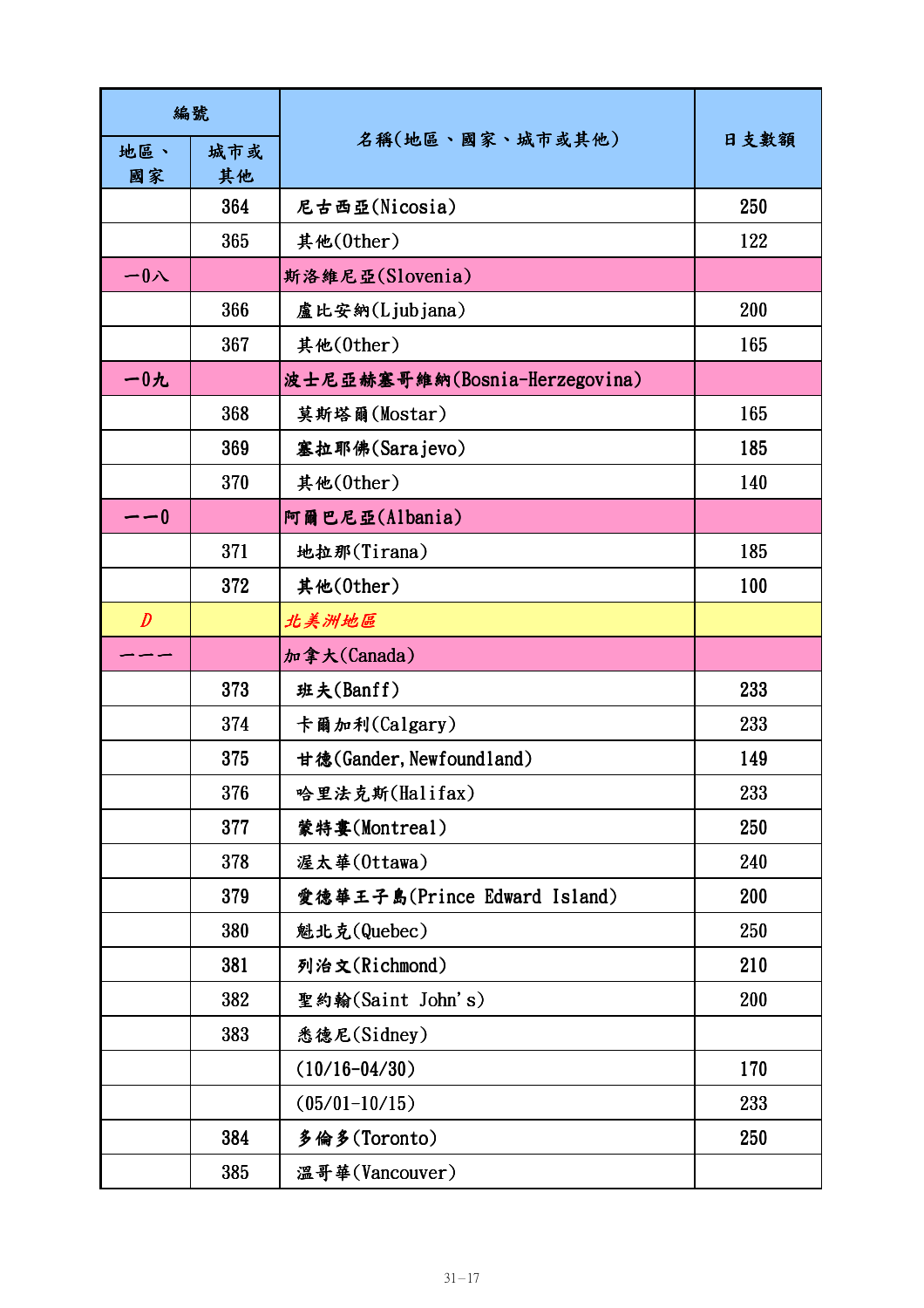| 編號        |           |                                |      |
|-----------|-----------|--------------------------------|------|
| 地區、<br>國家 | 城市或<br>其他 | 名稱(地區、國家、城市或其他)                | 日支數額 |
|           |           | $(10/16 - 04/30)$              | 233  |
|           |           | $(05/01 - 10/15)$              | 260  |
|           | 386       | 維多利亞(Victoria)                 |      |
|           |           | $(10/16 - 04/30)$              | 170  |
|           |           | $(05/01 - 10/15)$              | 233  |
|           | 387       | 其他(0ther)                      | 170  |
|           |           | 美國(U.S.A.)                     |      |
|           | 388       | 阿拉斯加州(State of Alaska)         | 220  |
|           | 389       | 鳳凰城(Phoenix, Arizona)          | 240  |
|           | 390       | 舊金山(San Francisco, California) | 290  |
|           | 391       | 聖荷西(San Jose, California)      | 268  |
|           | 392       | 聖他克拉拉(Santa Clara, California) | 233  |
|           | 393       | 桑尼維爾(Sunnyvale, California)    | 233  |
|           | 394       | 密爾必達(Milpitas, California)     | 233  |
|           | 395       | 庫比蒂諾(Cupertino, California)    | 233  |
|           | 396       | 佛立蒙市(Fremont, California)      | 233  |
|           | 397       | 洛杉磯(Los Angeles, California)   | 285  |
|           | 398       | 聖地牙哥(San Diego, California)    | 250  |
|           | 399       | 帕洛阿爾托(Palo Alto, California)   | 233  |
|           | 400       | 柏克萊(Berkeley, California)      | 285  |
|           | 401       | 聖馬刁(San Mateo, California)     | 282  |
|           | 402       | 帕莎蒂娜(Pasadena, California)     | 273  |
|           | 403       | 戴維斯(Davis, California)         | 255  |
|           | 404       | 丹佛(Denver, Colorado)           | 210  |
|           | 405       | 紐哈芬(NewHaven, Connecticut)     | 273  |
|           | 406       | 威明頓(Wilmington, Delaware)      | 210  |
|           | 407       | 邁阿密(Miami, Florida)            | 272  |
|           | 408       | 奥蘭多(Orlando, Florida)          | 233  |
|           | 409       | 亞特蘭大(Atlanta, Georgia)         | 233  |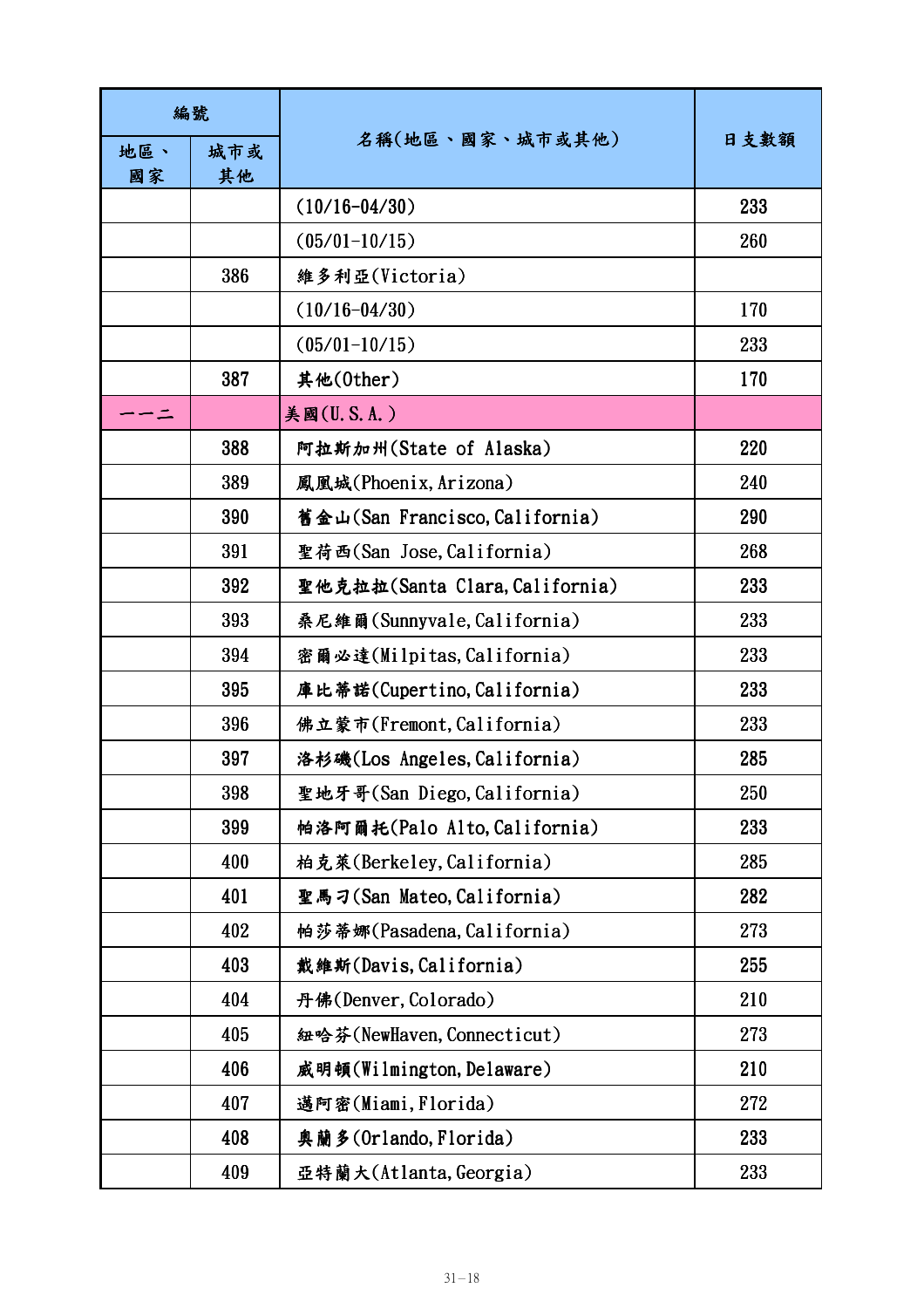| 編號        |           |                                   |      |
|-----------|-----------|-----------------------------------|------|
| 地區、<br>國家 | 城市或<br>其他 | 名稱(地區、國家、城市或其他)                   | 日支數額 |
|           | 410       | 夏威夷州(State of Hawaii)             | 260  |
|           | 411       | 芝加哥(Chicago, Illinois)            | 281  |
|           | 412       | 紐奧良(New Orleans, Louisiana)       | 250  |
|           | 413       | 巴爾的摩(Baltimore, Maryland)         | 220  |
|           | 414       | 貝塞斯達(Bethesda, Maryland)          | 240  |
|           | 415       | 劍橋(Cambridge, Massachusetts)      | 301  |
|           | 416       | 波士頓(Boston, Massachuseetts)       | 301  |
|           | 417       | 底特律(Detroit, Michigan)            | 220  |
|           | 418       | 明尼亞波里斯(Minneapolis, Minnesota)    | 240  |
|           | 419       | 堪薩斯(Kansas, Missouri)             | 200  |
|           | 420       | 紐約市(New York, New York)           | 308  |
|           | 421       | 波特蘭(Portland, Oregon)             | 250  |
|           | 422       | 費城(Philadelphia, Pennsylvania)    | 250  |
|           | 423       | 查爾斯頓(Charleston, South Carolina)  | 233  |
|           | 424       | 曼斐斯(Memphis, Tennessee)           | 205  |
|           | 425       | 納許維爾(Nashvill, Tennessee)         | 233  |
|           | 426       | 聖安東尼(San Antonio, Texas)          | 200  |
|           | 427       | 休士頓(Houston, Texas)               | 233  |
|           | 428       | 奥斯丁(Austin, Texas)                | 220  |
|           | 429       | 達拉斯(Dallas, Texas)                | 233  |
|           | 430       | 鹽湖城(Salt Lake City, Utah)         | 230  |
|           | 431       | 阿靈頓(Arlington County, Virginia)   | 248  |
|           | 432       | 諾福克(Norfolk, Virginia)            |      |
|           |           | $(04/01 - 10/31)$                 | 233  |
|           |           | $(11/01 - 03/31)$                 | 200  |
|           | 433       | 華盛頓特區(Washington)                 | 298  |
|           | 434       | 西雅圖(Seattle, Washington)          | 240  |
|           | 435       | 關島(Guam)                          | 233  |
|           | 436       | 北馬利安那群島(Northern Mariana Islands) | 233  |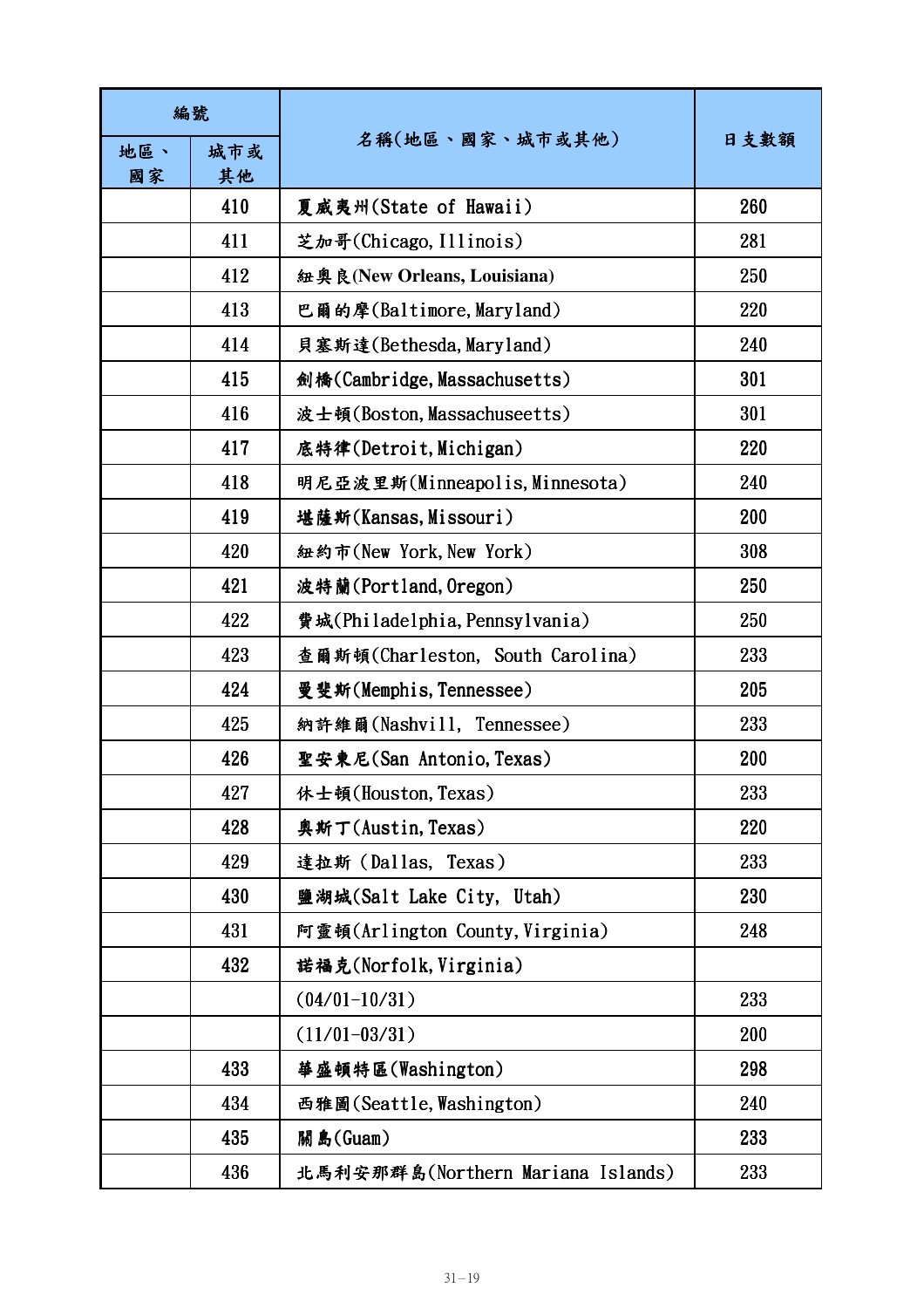| 編號        |           |                        |      |
|-----------|-----------|------------------------|------|
| 地區、<br>國家 | 城市或<br>其他 | 名稱(地區、國家、城市或其他)        | 日支數額 |
|           | 437       | 其他(0ther)              | 190  |
| $E_{\rm}$ |           | 拉丁美洲及加勒比海地區            |      |
| -3        |           | 墨西哥(Mexico)            |      |
|           | 438       | 亞加普爾科(Acapulco)        | 233  |
|           | 439       | 卡伯聖路卡斯(Cabo San Lucas) | 212  |
|           | 440       | 千伯徹(Campeche)          | 124  |
|           | 441       | 坎昆(Cancun)             | 294  |
|           | 442       | 濟華花(Chihuahua)         | 171  |
|           | 443       | 華瑞茲城(Ciudad Juarez)    | 150  |
|           | 444       | 科里馬(Colima)            | 115  |
|           | 445       | 科租美島(Cozumel)          | 228  |
|           | 446       | 奎納瓦卡(Cuernavaca)       | 190  |
|           | 447       | 古拉坎(Culiacan)          | 120  |
|           | 448       | 恩瑟納達(Ensenada)         | 210  |
|           | 449       | 瓜達拉哈拉(Guadalajara)     | 210  |
|           | 450       | 拉巴斯(La Paz)            | 136  |
|           | 451       | 美利達(Merida)            | 176  |
|           | 452       | 墨西哥城(Mexico City)      | 223  |
|           | 453       | 墨德勒(Monterrey)         | 187  |
|           | 454       | 拍布拉(Puebla)            | 190  |
|           | 455       | 瓦雅塔港(Puerto Vallarta)  | 228  |
|           | 456       | 其他(0ther)              | 146  |
| - 四       |           | 瓜地馬拉(Guatemala)        |      |
|           | 457       | 瓜地馬拉城(Guatemala City)  | 188  |
|           | 458       | 其他(0ther)              | 148  |
| 一五        |           | 薩爾瓦多(El Salvador)      |      |
|           | 459       | 聖薩爾瓦多(San Salvador)    | 185  |
|           | 460       | 其他(0ther)              | 95   |
| -六        |           | 宏都拉斯(Honduras)         |      |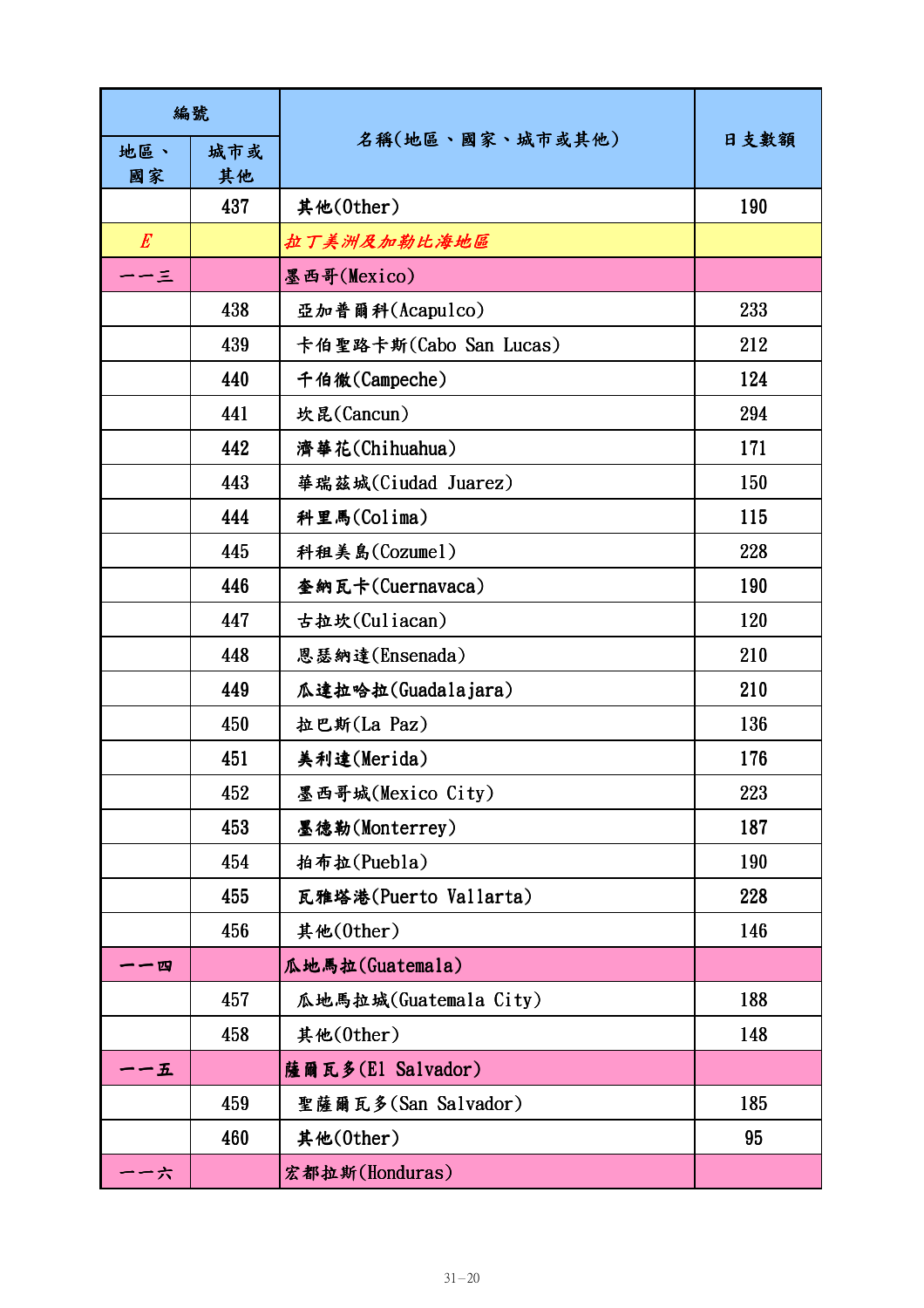| 編號        |           |                            |      |
|-----------|-----------|----------------------------|------|
| 地區、<br>國家 | 城市或<br>其他 | 名稱(地區、國家、城市或其他)            | 日支數額 |
|           | 461       | 海灣島(Bay Islands)           | 210  |
|           | 462       | 汕埠(San Pedro Sula)         | 200  |
|           | 463       | 德古西加巴(Tegucigalpa)         | 180  |
|           | 464       | 其他(0ther)                  | 120  |
| ・七        |           | 巴哈馬(Bahamas, The)          |      |
|           | 465       | 大巴哈馬島(Grand Bahama Island) | 194  |
|           | 466       | 其他(0ther)                  | 180  |
| 一八        |           | 尼加拉瓜(Nicaragua)            |      |
|           | 467       | 馬拿瓜(Managua)               | 227  |
|           | 468       | 其他(0ther)                  | 143  |
| <b>・九</b> |           | 哥斯大黎加(Costa Rica)          |      |
|           | 469       | 聖荷西(San Jose)              | 180  |
|           | 470       | 其他(0ther)                  | 150  |
| $- = 0$   |           | 巴拿馬(Panama)                |      |
|           | 471       | 科隆(Colon)                  | 185  |
|           | 472       | 巴拿馬市(Panama City)          | 185  |
|           | 473       | 渥肯(Volcan)                 | 160  |
|           | 474       | 大衛市 (David)                | 132  |
|           | 475       | 其他(0ther)                  | 110  |
|           |           | 海地(Haiti)                  |      |
|           | 476       | 太子港(Port-au-Prince)        | 219  |
|           | 477       | 其他(0ther)                  | 153  |
|           | 478       | 多米尼克(Dominica)             |      |
|           |           | $(05/01 - 11/30)$          | 220  |
|           |           | $(12/01 - 04/30)$          | 250  |
| ・ニュ       |           | 多明尼加共和國(Dominican Rep.)    |      |
|           | 479       | 拉羅馬拉(LaRomana)             | 185  |
|           | 480       | 布拉達港(Puerto Plata)         | 158  |
|           | 481       | 聖多明哥(Santo Domingo)        | 185  |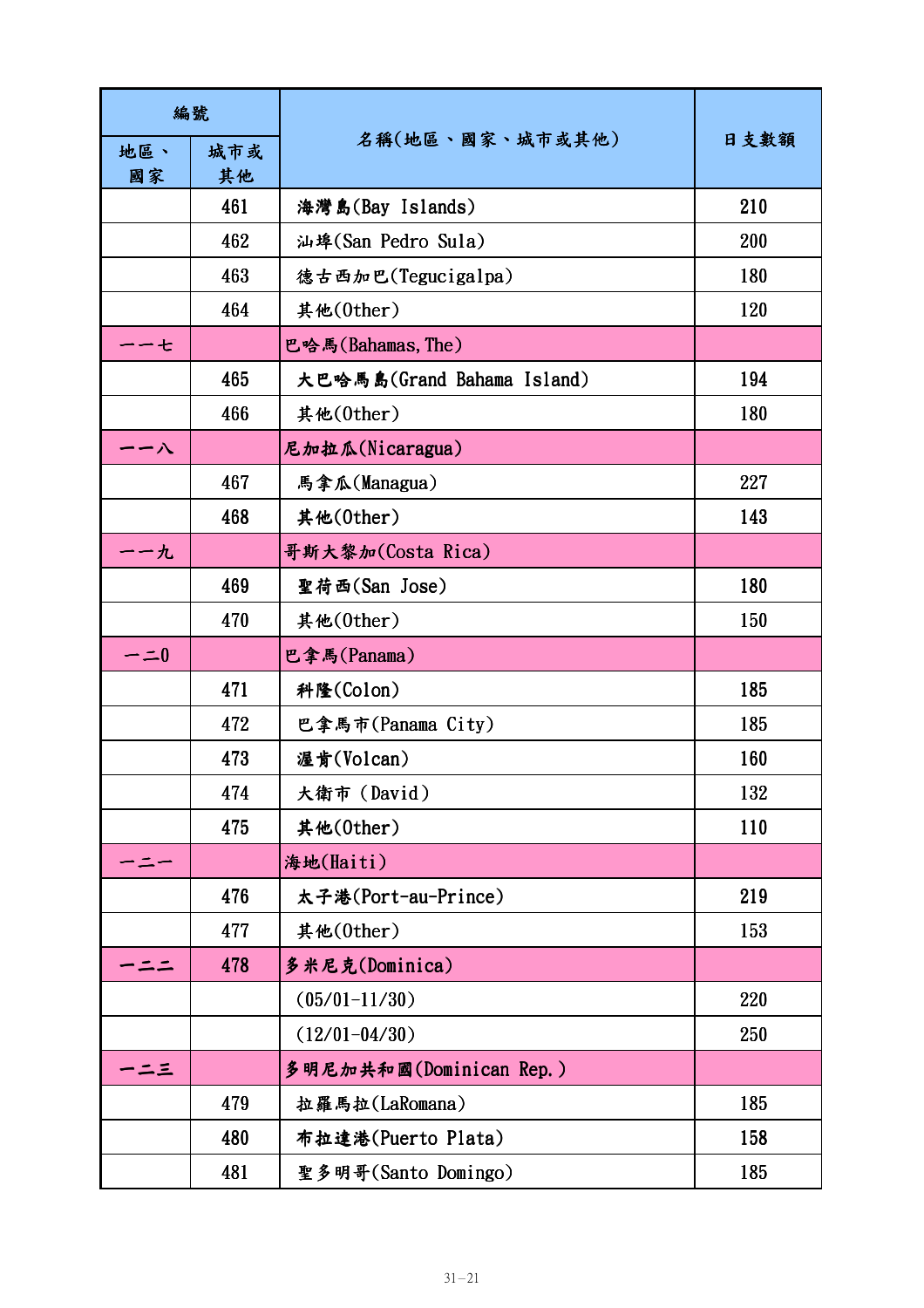| 編號          |           |                                    |      |
|-------------|-----------|------------------------------------|------|
| 地區、<br>國家   | 城市或<br>其他 | 名稱(地區、國家、城市或其他)                    | 日支數額 |
|             | 482       | 索蘇阿(Sosua)                         | 158  |
|             | 483       | 迦納角(PuntaCana)                     | 180  |
|             | 484       | 其他(0ther)                          | 123  |
| 一二四         | 485       | 英屬西印度群島(British WestIndies)        | 185  |
| 一二五         | 486       | 美屬波多黎各(U.S. Puerto Rico)           | 185  |
| ーニ六         | 487       | 法屬各群島(The Islands of France)       |      |
|             |           | $(05/01 - 11/30)$                  | 180  |
|             |           | $(12/01 - 04/30)$                  | 215  |
| ーニセ         | 488       | 法屬瓜地洛普(Guadeloupe)                 |      |
|             |           | $(05/01 - 11/30)$                  | 190  |
|             |           | $(12/01 - 04/30)$                  | 250  |
| 二八          | 489       | 法屬馬丁尼克(Martinique)                 |      |
|             |           | $(05/01 - 11/30)$                  | 185  |
|             |           | $(12/01 - 04/30)$                  | 245  |
| 一二九         | 490       | 千里達及托貝哥(Trinidadand Tobago)        | 209  |
| $-\equiv 0$ | 491       | 牙買加(Jamaica)                       | 218  |
| ー三一         | 492       | 巴貝多(Barbados)                      |      |
|             |           | $(04/16-12/14)$                    | 240  |
|             |           | $(12/15 - 04/15)$                  | 295  |
| ー三二         | 493       | 貝里斯(Belize)                        | 190  |
| $-55$       | 494       | 百慕達(Bermuda)                       | 280  |
| 一三四         | 495       | 聖文森(Saint Vincentandth Grenadines) | 210  |
| 一三五         | 496       | 聖露西亞(Saint Lucia)                  |      |
|             |           | $(05/01 - 11/30)$                  | 240  |
|             |           | $(12/01 - 04/30)$                  | 285  |
| 一三六         |           | 古巴(Cuba)                           |      |
|             | 497       | 關大拉馬(Guantanamo Bay)               | 80   |
|             | 498       | 哈瓦那(Havana)                        | 179  |
|             | 499       | 其他(0ther)                          | 125  |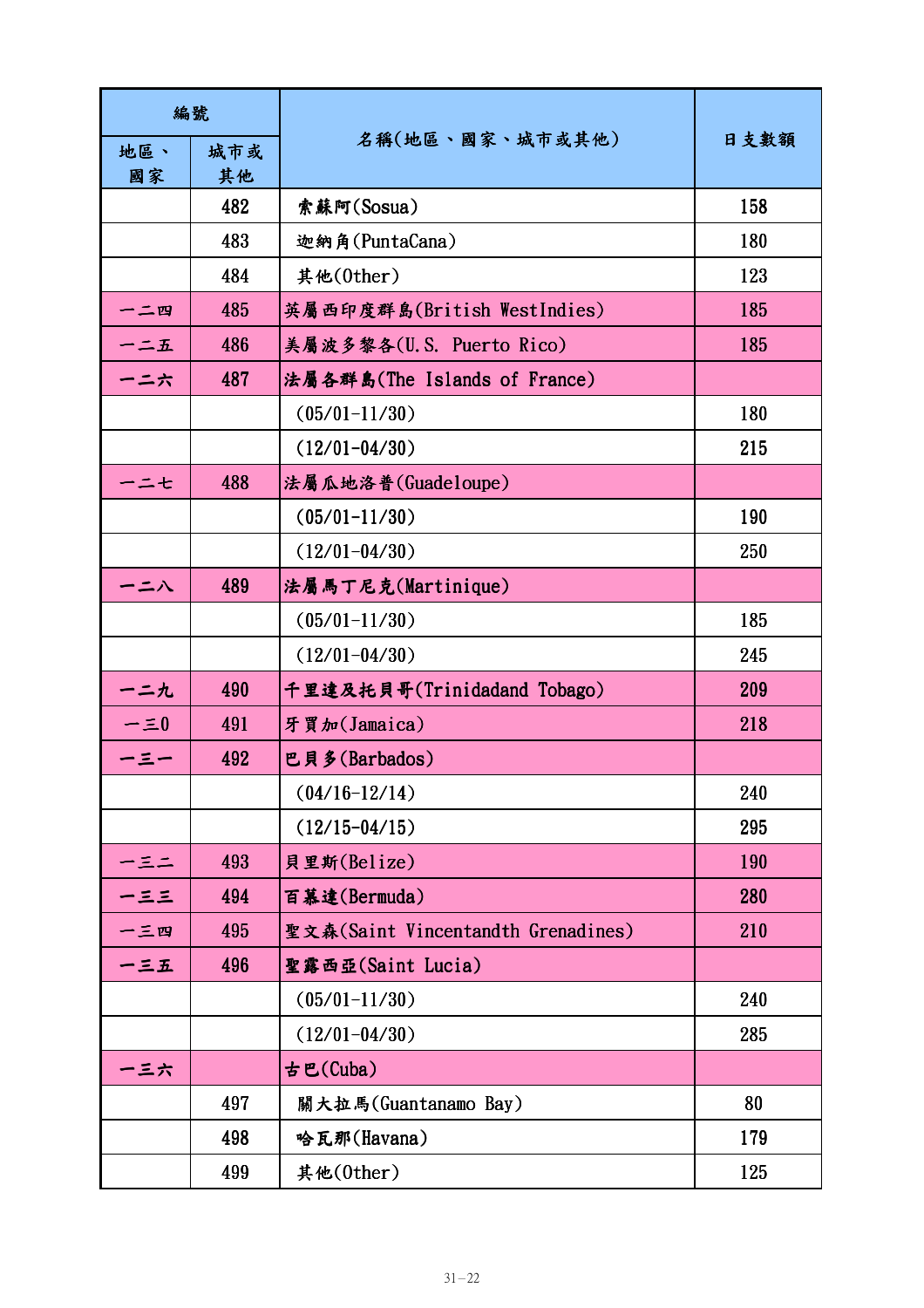| 編號        |           |                                      |      |
|-----------|-----------|--------------------------------------|------|
| 地區、<br>國家 | 城市或<br>其他 | 名稱(地區、國家、城市或其他)                      | 日支數額 |
| 一三七       | 500       | 格瑞那達(Grenada)                        | 233  |
| 一三八       | 501       | 聖克里斯多福及尼維斯<br>(Saint Kittsand Nevis) | 272  |
| 一三九       |           | 安地卡及巴布達(Antigua And Barbuda)         |      |
|           | 502       | 安地卡及巴布達(Antigua and Barbuda)         | 185  |
|           | 503       | 其他(0ther)                            | 80   |
| $-$ 四 $0$ |           | 委內瑞拉(Venezuela)                      |      |
|           | 504       | 卡拉卡斯(Caracas)                        | 255  |
|           | 505       | 馬拉開波(Maracaibo)                      | 192  |
|           | 506       | 其他(0ther)                            | 144  |
| 一四一       |           | 哥倫比亞(Colombia)                       |      |
|           | 507       | 巴蘭幾亞(Barranquilla)                   | 165  |
|           | 508       | 波哥大(Bogota)                          | 200  |
|           | 509       | 布拿溫德拉(Buenaventura)                  | 163  |
|           | 510       | 卡利(Cali)                             | 209  |
|           | 511       | 迦太基娜(Cartagena)                      | 221  |
|           | 512       | 辜固達(Cucuta)                          | 140  |
|           | 513       | 參德林(Medellin)                        | 196  |
|           | 514       | 聖安德列斯(San Andres)                    | 170  |
|           | 515       | 聖馬塔(Santa Marta)                     | 155  |
|           | 516       | 其他(0ther)                            | 103  |
| 一四二       |           | 蓋亞那(Guyana)                          |      |
|           | 517       | 佐治市(Georgetown)                      | 185  |
|           | 518       | 其他(0ther)                            | 150  |
| 一四三       |           | 厄瓜多爾(Ecuador)                        |      |
|           | 519       | 庫恩卡(Cuenca)                          | 161  |
|           | 520       | 瓜亞基爾(Guayaquil)                      | 205  |
|           | 521       | 曼塔(Manta)                            | 140  |
|           | 522       | 基多(Quito)                            | 198  |
|           | 523       | 拉巴島(Galapagos)                       | 140  |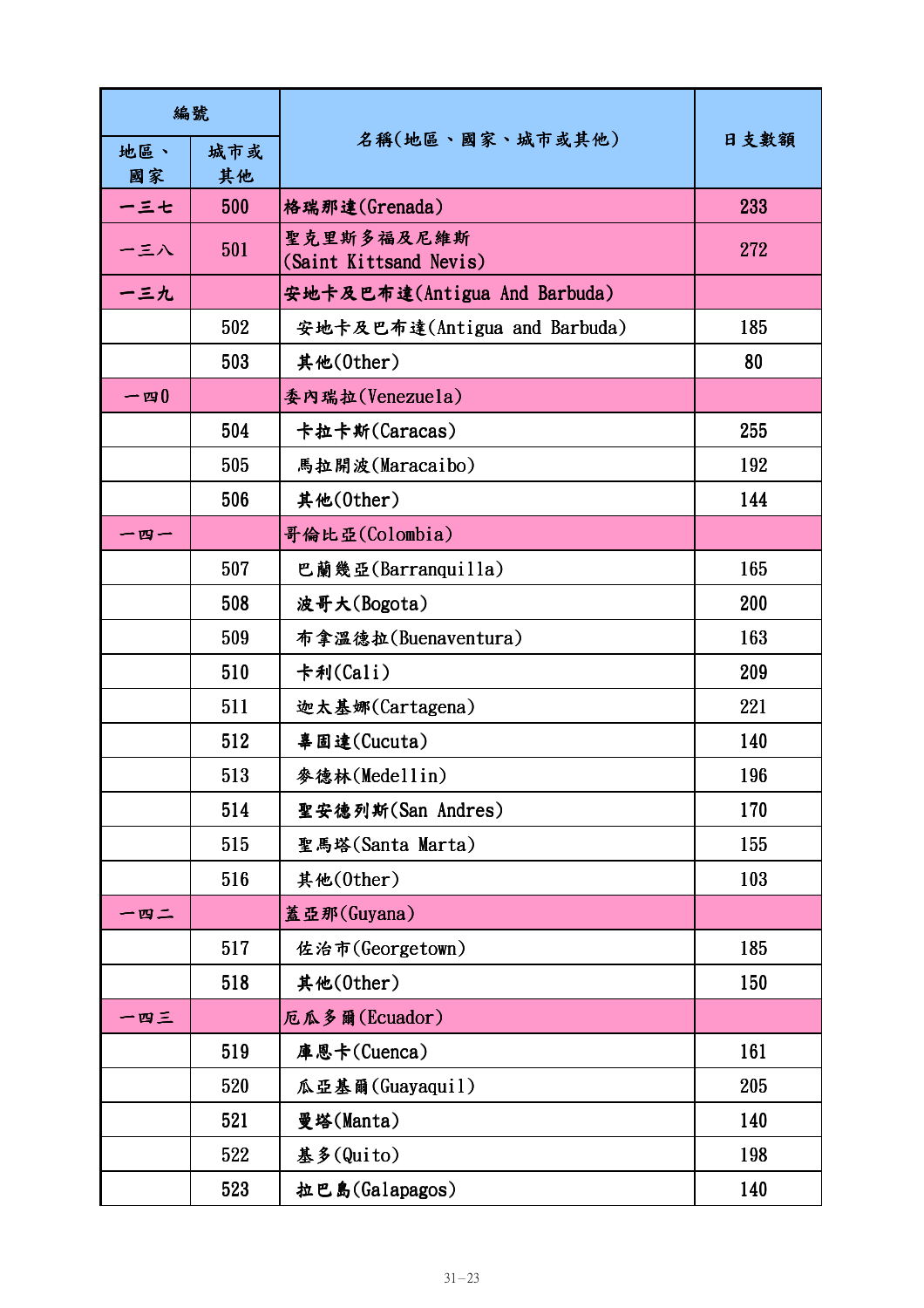| 編號        |           |                         |      |
|-----------|-----------|-------------------------|------|
| 地區、<br>國家 | 城市或<br>其他 | 名稱(地區、國家、城市或其他)         | 日支數額 |
|           | 524       | 其他(0ther)               | 109  |
| 一四四       |           | 巴西(Brazil)              |      |
|           | 525       | 羅荷里桑得(Belo Horizonte)   | 232  |
|           | 526       | 巴西利亞(Brisilia)          | 271  |
|           | 527       | 坎皮納斯(Campinas)          | 160  |
|           | 528       | 庫里的巴(Curitiba)          | 202  |
|           | 529       | 弗羅里亞那波里斯(Florianopolis) | 195  |
|           | 530       | 弗大雷(Fortaleza)          | 216  |
|           | 531       | 福斯多伊瓜蘇(Foz do Iguacu)   | 216  |
|           | 532       | 馬瑙斯(Manaus)             | 185  |
|           | 533       | 阿雷格港(Porto Alegre)      | 180  |
|           | 534       | 勒希非(Recife)             | 179  |
|           | 535       | 里約熱內盧(Rio de Janeiro)   | 290  |
|           | 536       | 聖路易(Sao Luis)           | 173  |
|           | 537       | 聖保羅(Sao Paulo)          | 241  |
|           | 538       | 其他(0ther)               | 146  |
| 一四五       |           | 秘魯(Peru)                |      |
|           | 539       | 庫斯科(Cuzco)              | 163  |
|           | 540       | 利馬(Lima)                | 228  |
|           | 541       | 其他(0ther)               | 121  |
| 一四六       |           | 玻利維亞(Bolivia)           |      |
|           | 542       | 哥查班巴(Cochabamba)        | 112  |
|           | 543       | 拉巴斯(LaPaz)              | 157  |
|           | 544       | 聖塔克拉斯(Santa Cruz)       | 166  |
|           | 545       | 其他(0ther)               | 103  |
| 一四七       |           | 智利(Chile)               |      |
|           | 546       | 意基克(Iquique)            | 210  |
|           | 547       | 聖地牙哥(Santiago)          | 228  |
|           | 548       | 其他(0ther)               | 185  |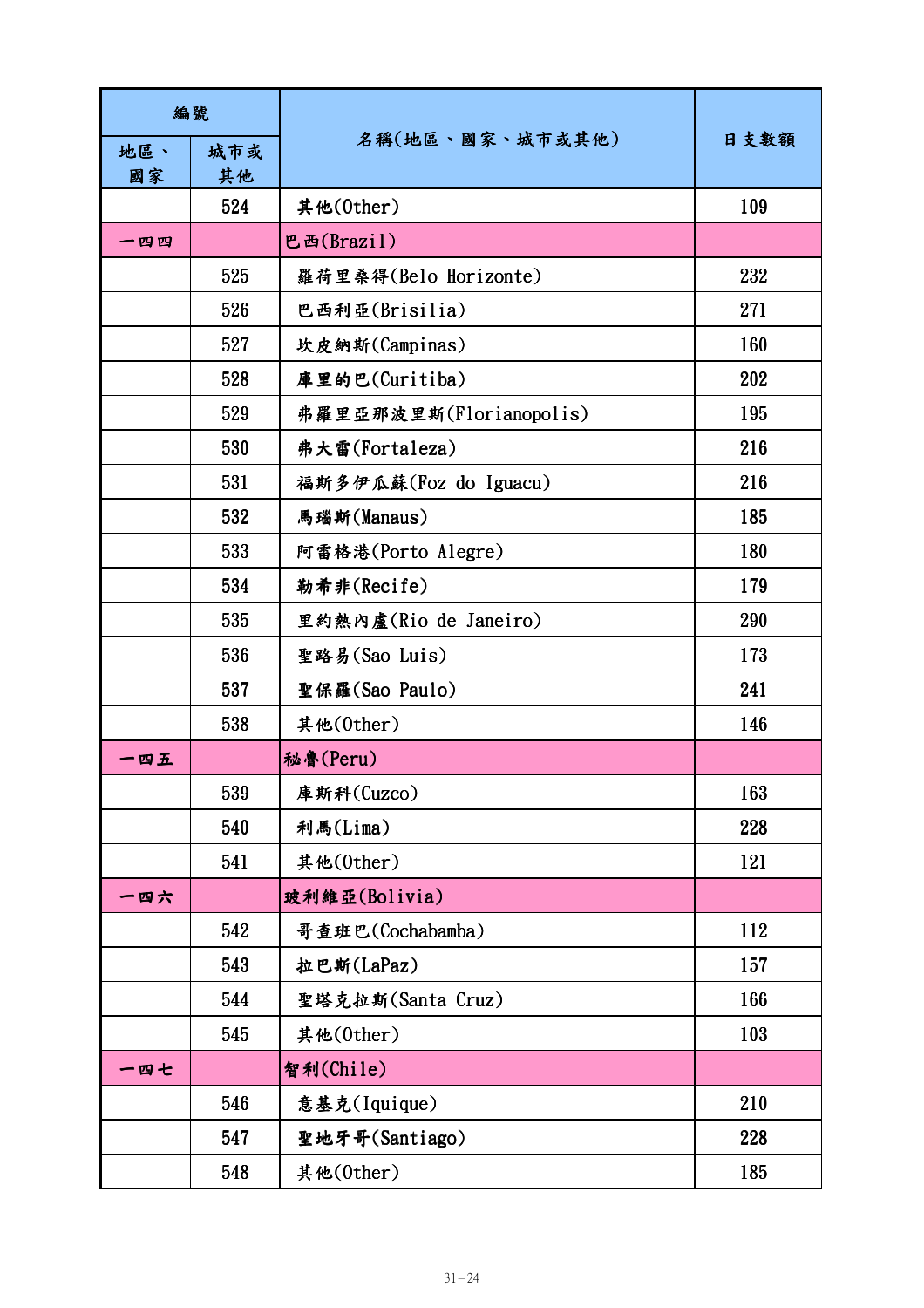| 編號                       |           |                                   |      |
|--------------------------|-----------|-----------------------------------|------|
| 地區、<br>國家                | 城市或<br>其他 | 名稱(地區、國家、城市或其他)                   | 日支數額 |
| 一四八                      |           | 阿根廷(Argentina)                    |      |
|                          | 549       | 布宜諾斯艾利斯(Buenos Aires)             | 296  |
|                          | 550       | 其他(0ther)                         | 173  |
| 一四九                      |           | 巴拉圭(Paraguay)                     |      |
|                          | 551       | 亞松森(Asuncion)                     | 163  |
|                          | 552       | 東方市(Ciudad del Este)              | 149  |
|                          | 553       | 其他(0ther)                         | 80   |
| $-\textbf{\textit{\_}}0$ |           | 烏拉圭(Uruguay)                      |      |
|                          | 554       | 蒙特維多(Montevideo)                  | 229  |
|                          | 555       | 東岬(Punta del Este)                |      |
|                          |           | $(04/01 - 11/30)$                 | 280  |
|                          |           | $(12/01 - 03/31)$                 | 315  |
|                          | 556       | 其他(0ther)                         | 106  |
| 一五一                      | 557       | 法屬圭亞那(French Guiana)              | 185  |
| 一五二                      |           | 蘇利南(Suriname)                     |      |
|                          | 558       | 巴拉馬利波(Paramaribo)                 | 179  |
|                          | 559       | 其他(0ther)                         | 100  |
| 一五三                      | 560       | 英屬福克蘭群島(British Falkland Islands) | 150  |
| F                        |           | 非洲地區                              |      |
| 一五四                      |           | 埃及(Egypt)                         |      |
|                          | 561       | 亞力山大港(Alexandria)                 | 207  |
|                          | 562       | 亞斯文(Aswan)                        | 186  |
|                          | 563       | 開羅(Cairo)                         | 224  |
|                          | 564       | 夏姆錫克(Sharmel Sheikh)              | 186  |
|                          | 565       | 其他(0ther)                         | 149  |
| 一五五                      |           | 利比亞(Libya)                        |      |
|                          | 566       | 班加西(Benghazi)                     | 196  |
|                          | 567       | 密士拉達(Misurata)                    | 185  |
|                          | 568       | 錫爾特(Sirte)                        | 185  |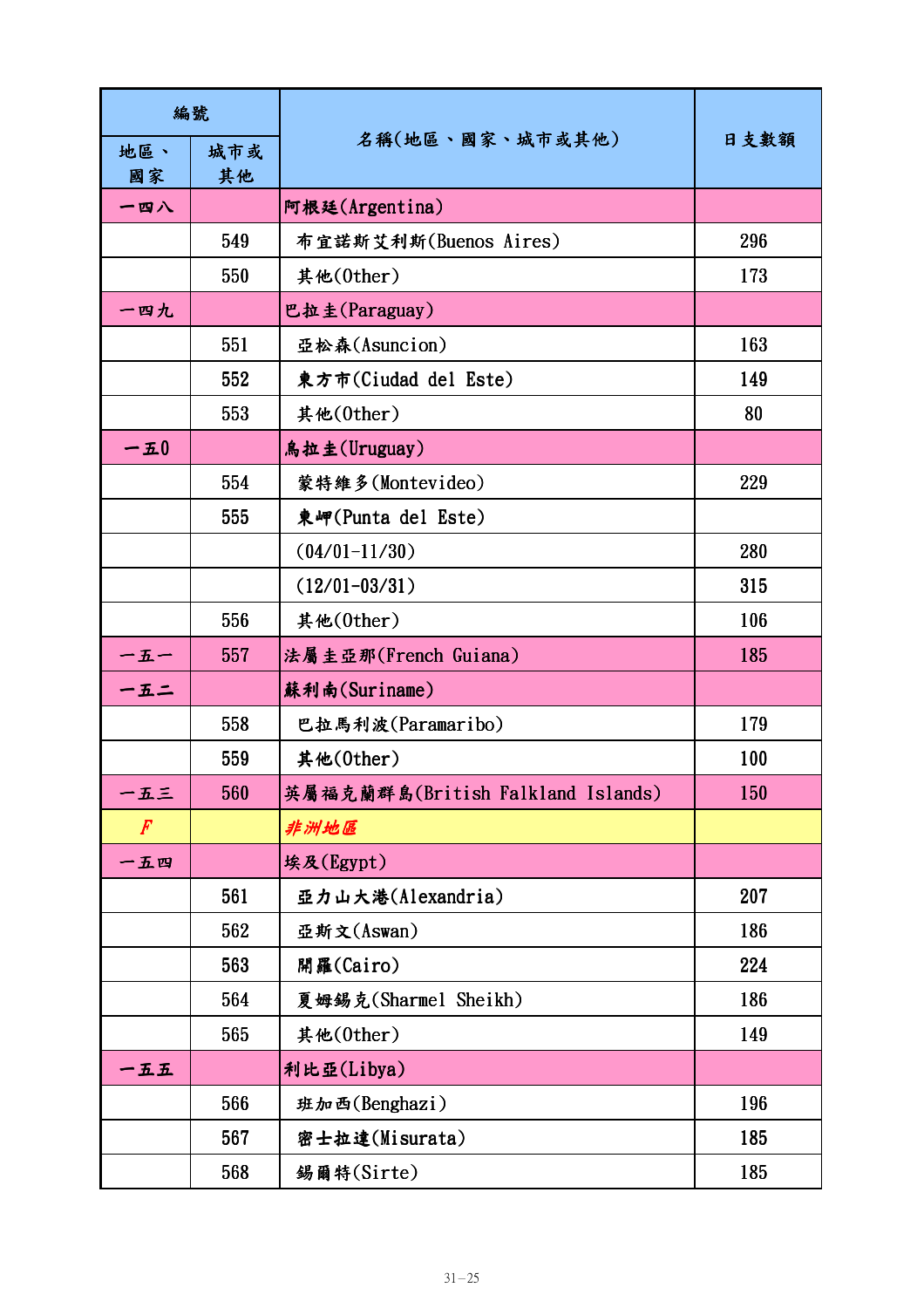| 編號        |           |                       |      |
|-----------|-----------|-----------------------|------|
| 地區、<br>國家 | 城市或<br>其他 | 名稱(地區、國家、城市或其他)       | 日支數額 |
|           | 569       | 的黎波里(Tripoli)         | 228  |
|           | 570       | 其他(0ther)             | 160  |
| 一五六       |           | 阿爾及利亞(Algeria)        |      |
|           | 571       | 阿爾及爾(Algiers)         | 179  |
|           | 572       | 其他(0ther)             | 143  |
| 一五七       | 573       | 幾內亞(Guinea)           | 217  |
| 一五八       |           | 幾內亞比索(Guinea-Bissau)  |      |
|           | 574       | 比索(Bissau)            | 163  |
|           | 575       | 其他(0ther)             | 87   |
| 一五九       | 576       | 獅子山國(Sierra Leone)    | 208  |
| 一六 $0$    |           | 賴比瑞亞(Liberia)         |      |
|           | 577       | 蒙羅維亞(Monrovia)        | 226  |
|           | 578       | 其他(0ther)             | 130  |
| 一六一       |           | 象牙海岸(Cote D'ivoire)   |      |
|           | 579       | 阿比尚(Abidjan)          | 210  |
|           | 580       | 雅穆索戈(Yamoussoukro)    | 160  |
|           | 581       | 其他(0ther)             | 91   |
| -六二       |           | 迦納(Ghana)             |      |
|           | 582       | 阿克拉(Accra)            | 314  |
|           | 583       | 其他(0ther)             | 176  |
| 一六三       |           | 多哥(Togo)              |      |
|           | 584       | 洛梅(Lome)              | 194  |
|           | 585       | 其他(0ther)             | 80   |
| 一六四       |           | 貝南(Benin)             |      |
|           | 586       | 新港(Porto-Novo)        | 190  |
|           | 587       | 柯多努(Cotonou)          | 194  |
|           | 588       | 其他(0ther)             | 87   |
| -六五       |           | 布吉納法索(Burkina Faso)   |      |
|           | 589       | トト迪拉索(Bobo-Dioulasso) | 185  |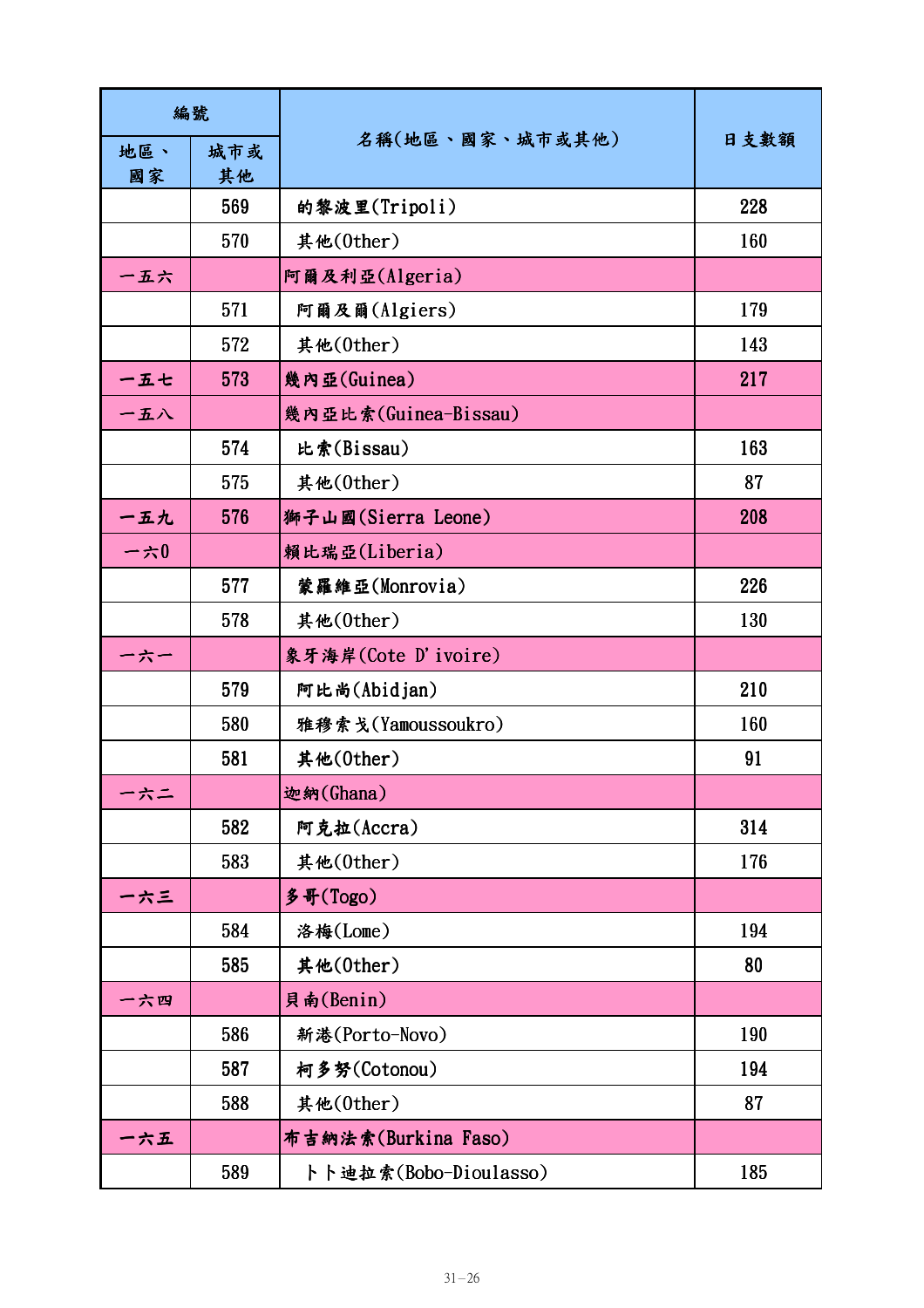| 編號        |           |                                               |      |
|-----------|-----------|-----------------------------------------------|------|
| 地區、<br>國家 | 城市或<br>其他 | 名稱(地區、國家、城市或其他)                               | 日支數額 |
|           | 590       | 瓦加杜古(Ouagadougou)                             | 194  |
|           | 591       | 其他(0ther)                                     | 89   |
| 一六六       |           | 奈及利亞(Nigeria)                                 |      |
|           | 592       | 阿布札(Abuja)                                    | 290  |
|           | 593       | 拉哥斯(Lagos)                                    | 290  |
|           | 594       | 其他(0ther)                                     | 113  |
| ー六七       |           | 喀參隆(Cameroon)                                 |      |
|           | 595       | 杜阿拉(Douala)                                   | 164  |
|           | 596       | 雅恩德(Yaounde)                                  | 185  |
|           | 597       | 其他(0ther)                                     | 115  |
| 一六八       |           | 中非共和國(Central African Rep)                    |      |
|           | 598       | 班基(Bangui)                                    | 173  |
|           | 599       | 其他(0ther)                                     | 138  |
| 一六九       |           | 赤道幾內亞(Equatorial Guinea)                      |      |
|           | 600       | 馬拉布(Malabo)                                   | 163  |
|           | 601       | 其他(0ther)                                     | 148  |
| 一七 $0$    |           | 加彭(Gabon)                                     |      |
|           | 602       | 自由市(Libreville)                               | 233  |
|           | 603       | 其他(0ther)                                     | 130  |
| ーセー       |           | 剛果共和國(Republic of the Congo)                  |      |
|           | 604       | 布拉薩市(Brazzaville)                             | 233  |
|           | 605       | 其他(0ther)                                     | 134  |
| ・セニ       |           | 剛果民主共和國<br>(Democratic Republic of the Congo) |      |
|           | 606       | 布卡烏(Bukavu)                                   | 190  |
|           | 607       | 哥馬(Goma)                                      | 187  |
|           | 608       | 金夏沙(Kinshasa)                                 | 321  |
|           | 609       | 羅彭巴布(Lubumbashi)                              | 248  |
|           | 610       | 木布吉馬伊,卡塞(Mbuji Mayi, Kasai)                   | 161  |
|           | 611       | 其他(0ther)                                     | 143  |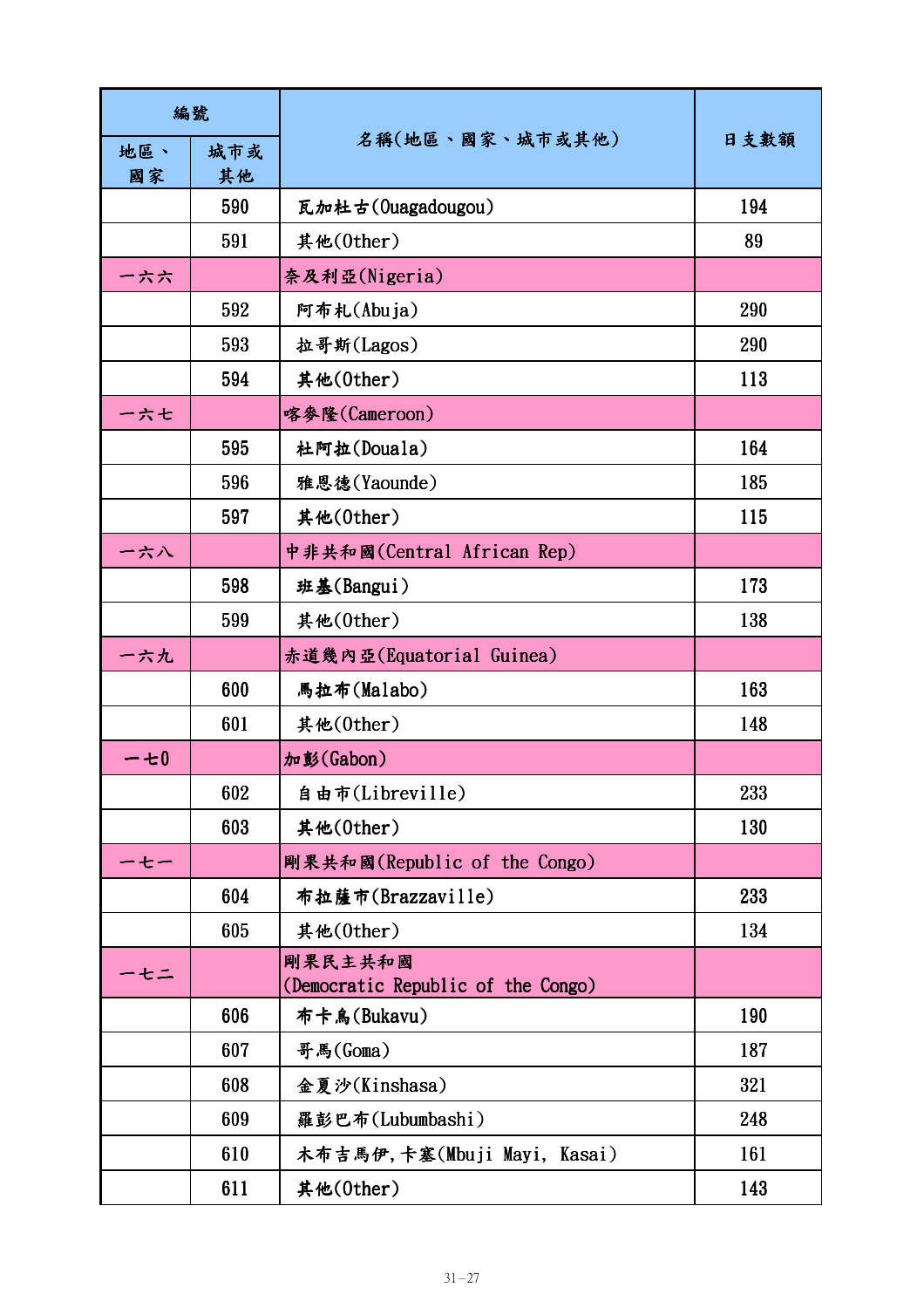| 編號         |           |                         |      |
|------------|-----------|-------------------------|------|
| 地區、<br>國家  | 城市或<br>其他 | 名稱(地區、國家、城市或其他)         | 日支數額 |
| ーセ三        |           | 安哥拉(Angola)             |      |
|            | 612       | 羅安達(Luanda)             | 342  |
|            | 613       | 其他(0ther)               | 222  |
| 一七四        |           | 波札那(Botswana)           |      |
|            | 614       | 嘉伯隆里(Gaborone)          | 185  |
|            | 615       | 卡薩尼(Kasane)             | 173  |
|            | 616       | 西雷畢菲克威(Selebi Phikwe)   | 185  |
|            | 617       | 其他(0ther)               | 145  |
| 一七五        |           | 辛巴威(Zimbabwe)           |      |
|            | 618       | 阿拉爾(Harare)             | 166  |
|            | 619       | 維多利亞瀑布城(Victoria Falls) | 200  |
|            | 620       | 其他(0ther)               | 93   |
| - 七六       |           | 馬拉威(Malawi)             |      |
|            | 621       | 布蘭岱(Blantyre)           | 223  |
|            | 622       | 里朗威(Lilongwe)           | 223  |
|            | 623       | 其他(0ther)               | 157  |
| ー七七        |           | 莫三比克(Mozambique)        |      |
|            | 624       | 馬布多(Maputo)             | 292  |
|            | 625       | 其他(0ther)               | 268  |
| ー七八        |           | 尚比亞(Zambia)             |      |
|            | 626       | 路沙卡(Lusaka)             | 242  |
|            | 627       | 其他(0ther)               | 163  |
| <b>-七九</b> |           | 坦尚尼亞(Tanzania)          |      |
|            | 628       | 沙蘭港(Dares Salaam)       | 185  |
|            | 629       | 其他(0ther)               | 131  |
| 一八0        |           | 蒲隆地(Burundi)            |      |
|            | 630       | 布松布拉(Bujumbura)         | 199  |
|            | 631       | 其他(0ther)               | 180  |
| ー八一        |           | 盧安達(Rwanda)             |      |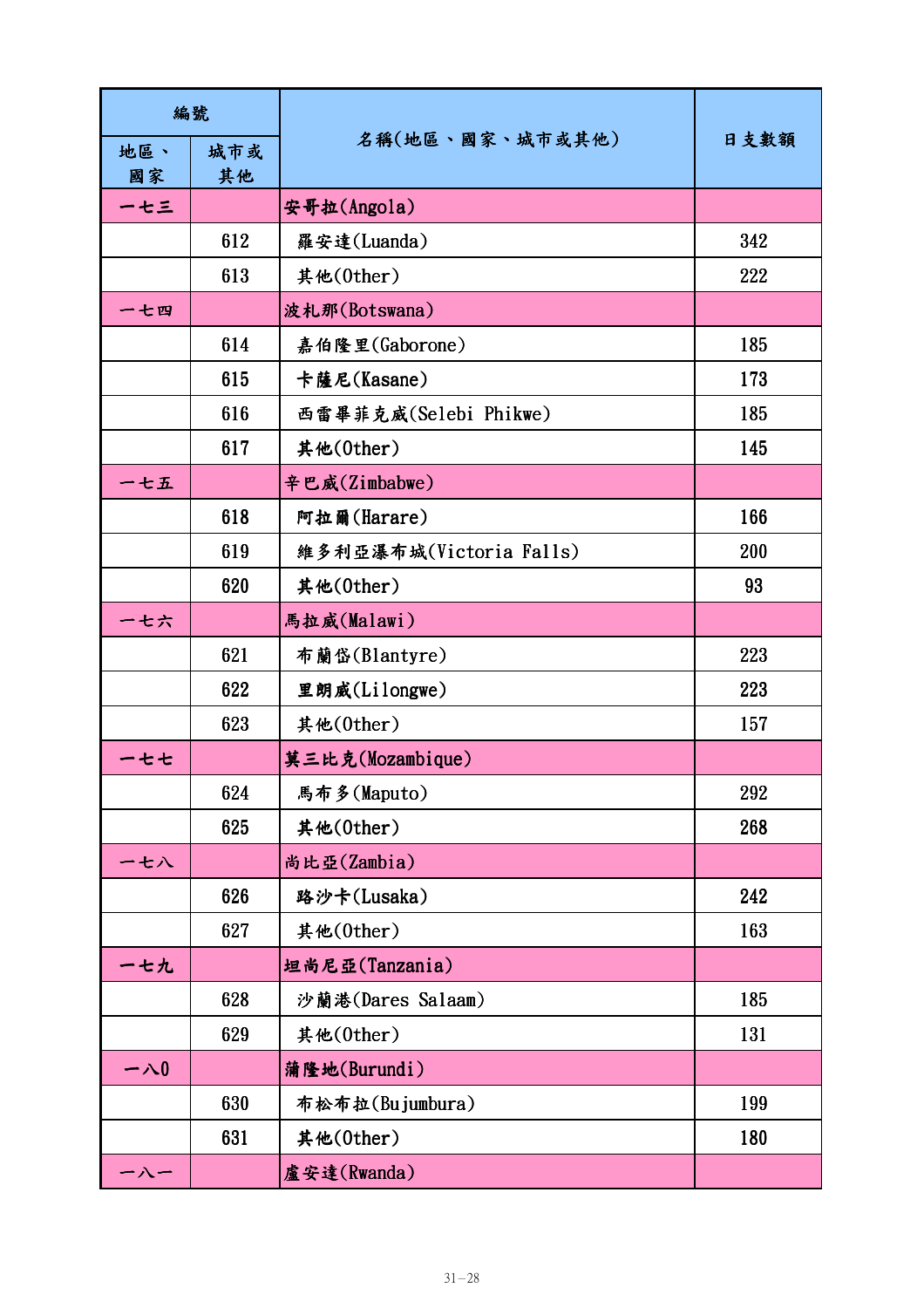| 編號        |           |                      |      |
|-----------|-----------|----------------------|------|
| 地區、<br>國家 | 城市或<br>其他 | 名稱(地區、國家、城市或其他)      | 日支數額 |
|           | 632       | 吉佳利(Kigali)          | 210  |
|           | 633       | 其他(0ther)            | 171  |
| ーハニ       |           | 烏干達(Uganda)          |      |
|           | 634       | 安德比(Entebbe)         | 138  |
|           | 635       | 康培拉(Kampala)         | 220  |
|           | 636       | 其他(0ther)            | 100  |
| 一八三       |           | 肯亞(Kenya)            |      |
|           | 637       | 蒙巴沙(Mombasa)         | 182  |
|           | 638       | 奈洛比(Nairobi)         | 246  |
|           | 639       | 其他(0ther)            | 130  |
| 一八四       |           | 索馬利亞(Somalia)        |      |
|           | 640       | 摩加迪休(Mogadishu)      | 188  |
|           | 641       | 其他(0ther)            | 110  |
| 一八五       | 642       | 吉布地(Djibouti)        | 152  |
| 一八六       |           | 衣索匹亞(Ethiopia)       |      |
|           | 643       | 阿迪斯阿貝巴(Addis Ababa)  | 210  |
|           | 644       | 其他(0ther)            | 89   |
| ー八七       |           | 厄利垂亞(Eritrea)        |      |
|           | 645       | 阿斯馬拉(Asmara)         | 176  |
|           | 646       | 其他(0ther)            | 94   |
| 一八八       |           | 蘇丹(Sudan)            |      |
|           | 647       | 喀土木(Khartoum)        | 230  |
|           | 648       | 其他(0ther)            | 90   |
| 一八九       |           | 南蘇丹(South Sudan)     |      |
|           | 649       | 朱巴(Juba)             | 205  |
|           | 650       | 其他(0ther)            | 80   |
| 一九0       | 651       | 模里西斯(Mauritius)      | 185  |
| 一九一       |           | 馬達加斯加(Madagascar)    |      |
|           | 652       | 安塔那那利佛(Antananarivo) | 181  |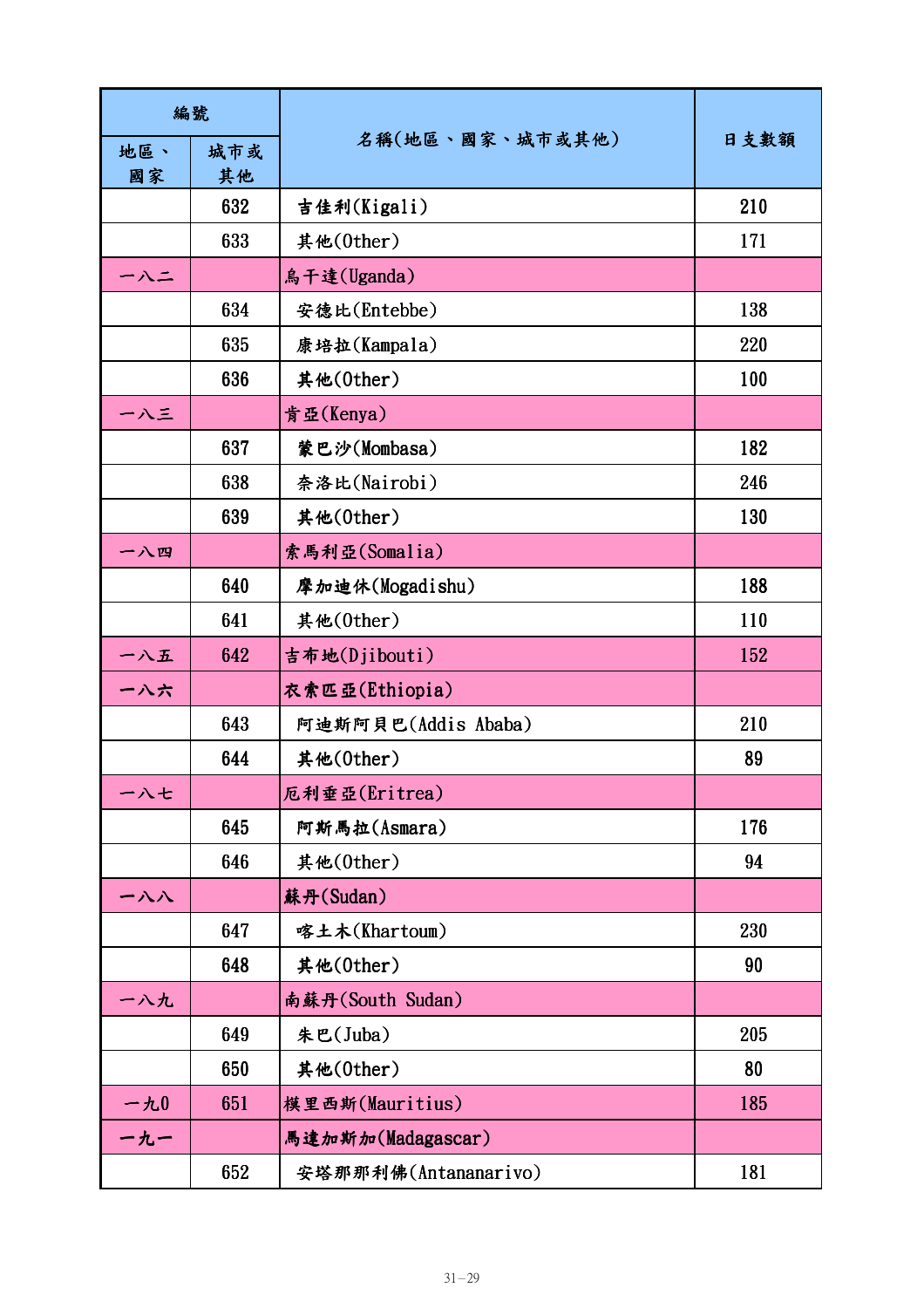| 編號        |           |                         |      |
|-----------|-----------|-------------------------|------|
| 地區、<br>國家 | 城市或<br>其他 | 名稱(地區、國家、城市或其他)         | 日支數額 |
|           | 653       | 其他(0ther)               | 133  |
| 一九二       |           | 南非共和國(South Africa Rep) |      |
|           | 654       | 開普敦(Cope Town)          | 228  |
|           | 655       | 德班(Durban)              | 228  |
|           | 656       | 約翰尼斯堡(Johannesburg)     | 228  |
|           | 657       | 普利托里亞(Pretoria)         | 228  |
|           | 658       | 其他(0ther)               | 168  |
| 一九三       | 659       | 納密比亞(Namibia)           | 130  |
| 一九四       |           | 史瓦帝尼(Eswatini)          |      |
|           | 660       | 墨巴本(Mbabane)            | 228  |
|           | 661       | 其他(0ther)               | 125  |
| 一九五       |           | 賴索托(Lesotho)            |      |
|           | 662       | 馬塞魯(Maseru)             | 125  |
|           | 663       | 其他(0ther)               | 90   |
| 一九六       |           | 查德(Chad)                |      |
|           | 664       | 恩加美納(Ndjamena)          | 163  |
|           | 665       | 其他(0ther)               | 80   |
| 一九七       |           | 葛摩(Comoros)             |      |
|           | 666       | 莫洛尼(Moroni)             | 205  |
|           | 667       | 其他(0ther)               | 114  |
| 一九八       |           | 甘比亞(Gambia)             |      |
|           | 668       | 班竹(Banjul)              | 185  |
|           | 669       | 其他(0ther)               | 90   |
| 一九九       | 670       | 茅利塔尼亞(Mauritania)       | 150  |
| $=00$     |           | 馬利(Mali)                |      |
|           | 671       | 巴馬科(Bamako)             | 163  |
|           | 672       | 莫普提(Mopti)              | 154  |
|           | 673       | 其他(0ther)               | 132  |
| $=0-$     |           | 尼日(Niger)               |      |